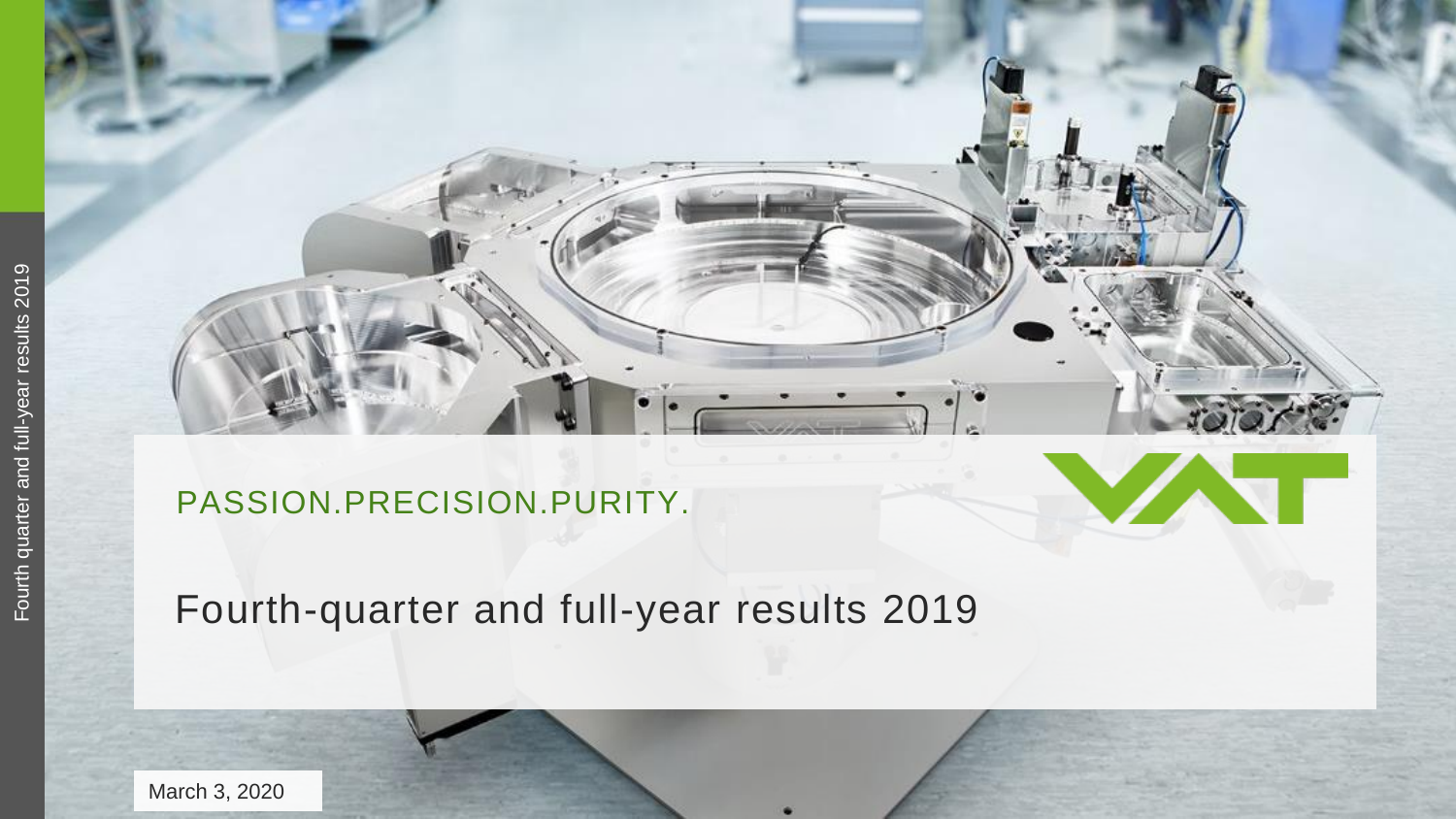# PASSION. PRECISION. PURITY.

Agenda



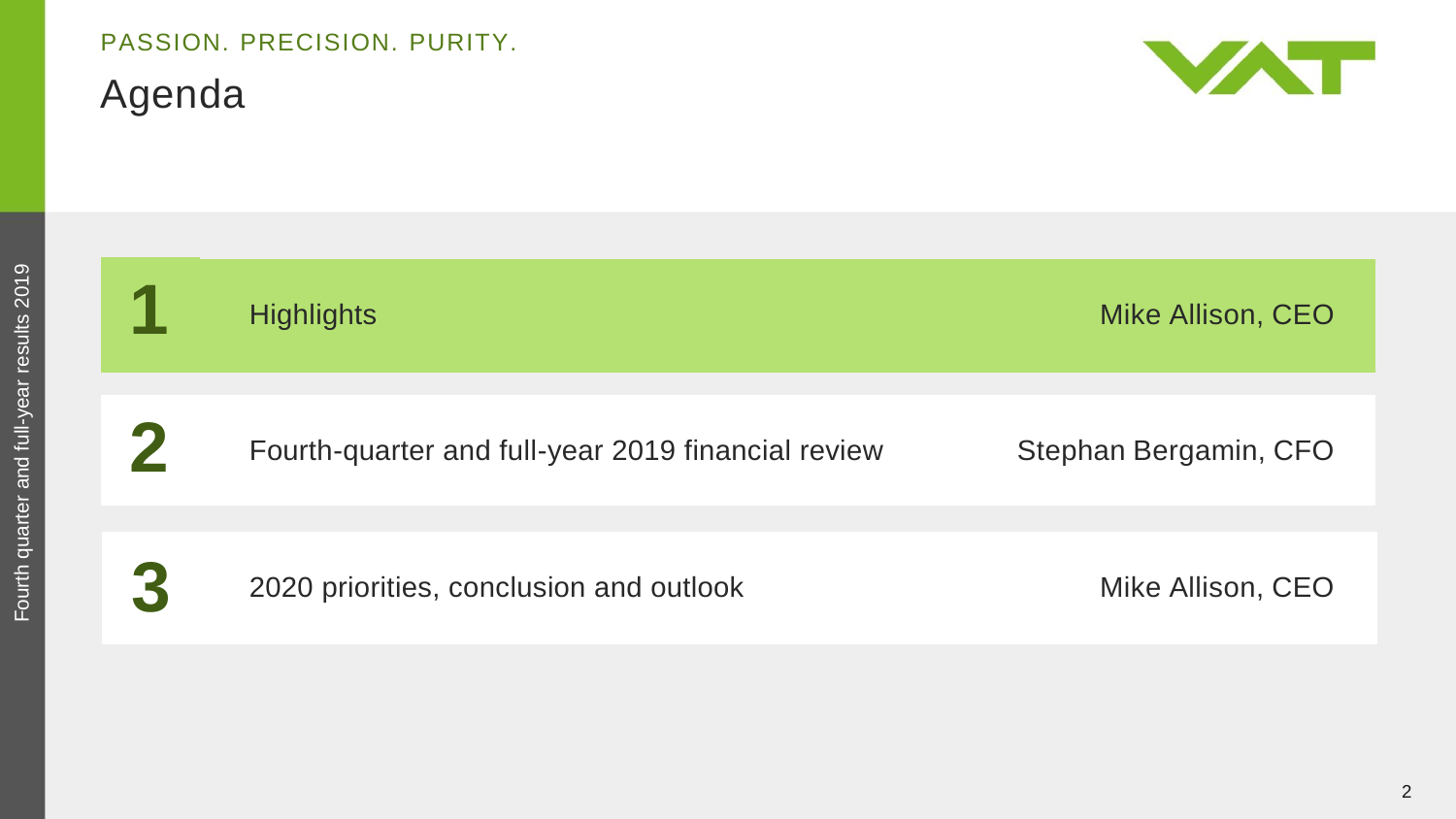

### Improving market conditions in Q4 as bottom of market down-cycle has been passed

Sequential quarterly sales up in Semi and Display; flat in General Vacuum and Industry; slightly down in service Continued focus on cost, technology and innovation; 4% increase in R&D employees in 2019

Market share gains continue in 2019; record spec wins bode well for future success

Focus on Global Service yields in above-market service performance despite semi cycle

Strong EBITDA margin recovery in H2 2019 demonstrates cyclical resilience of business model

Market expectations for 2020 turning optimistic with some short-term challenges around the coronavirus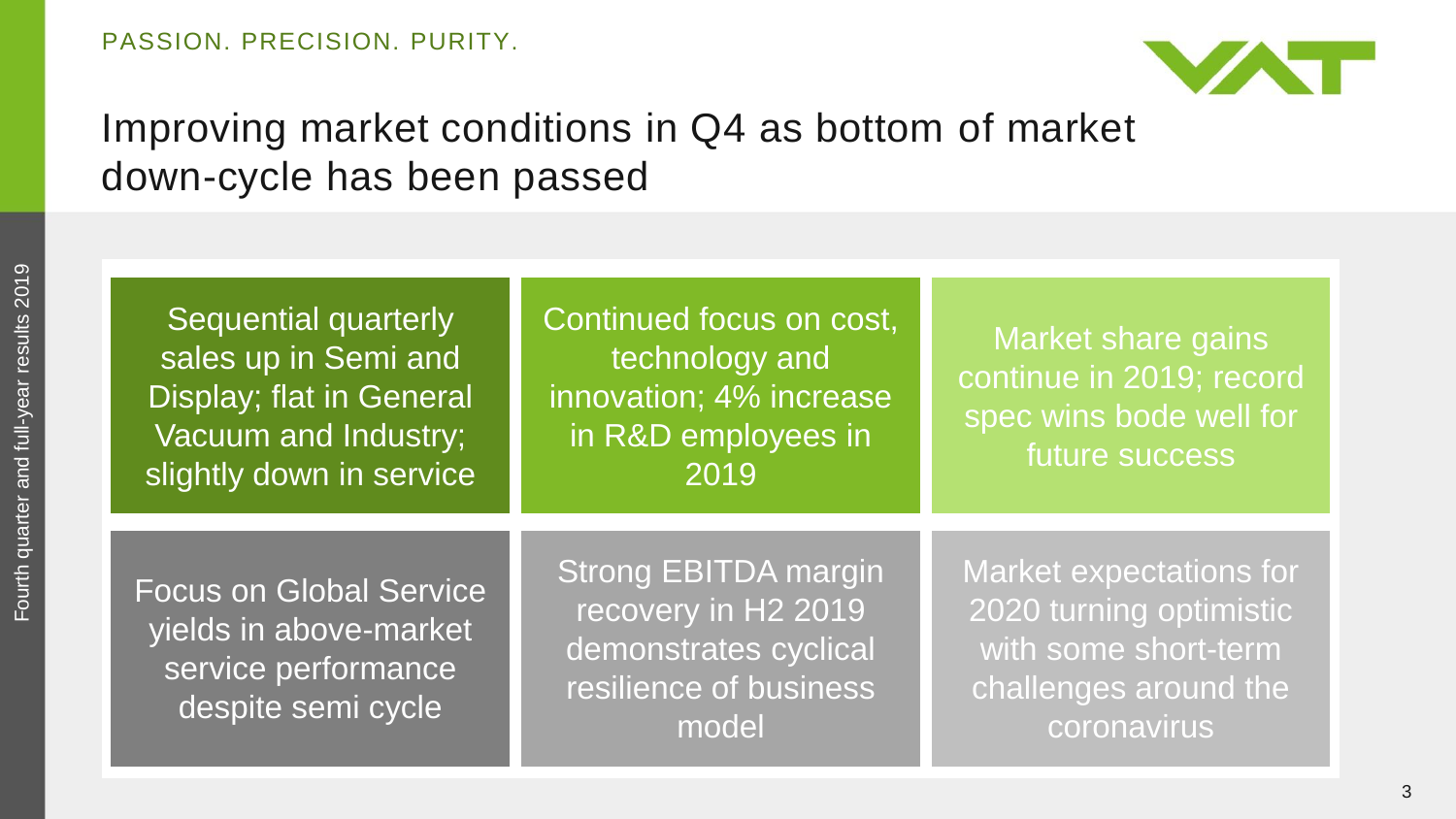

### Low-cycle full-year EBITDA margin well above previous troughs



<sup>1</sup> Margin based on segment net sales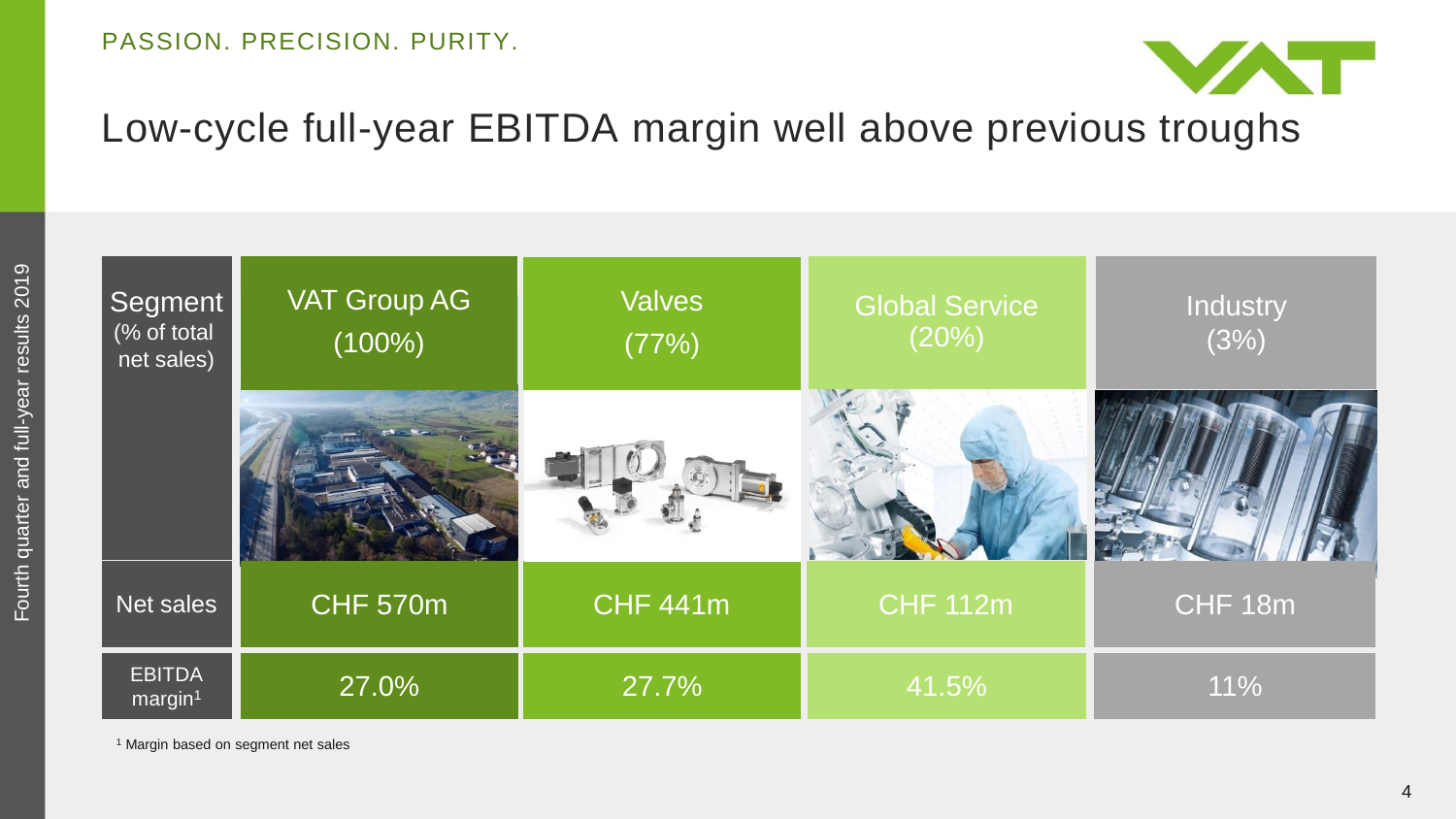

### Market trends remained mixed across all our major business segments in 2019



#### **Semiconductors**

- WFE investments down 10%, driven by memory; foundry and advanced logic strong
- Technology advances continue, industry preparing for next upcycle

#### **Display**

- Overall investments in display equipment down as LCD investment cycle fades
- OLED projects for mobile stronger in H2 and this trend should continue in 2020

### **Solar**

- PERC remains major technology, heterojunction Technology still challenging
- Market demand for new PV manufacturing equipment declined versus 2018



#### **Industry & Research**

- Growth prospects continue in several industrial applications, including batteries, medical etc.
- Research spending by governments slightly down but optimistic for 2020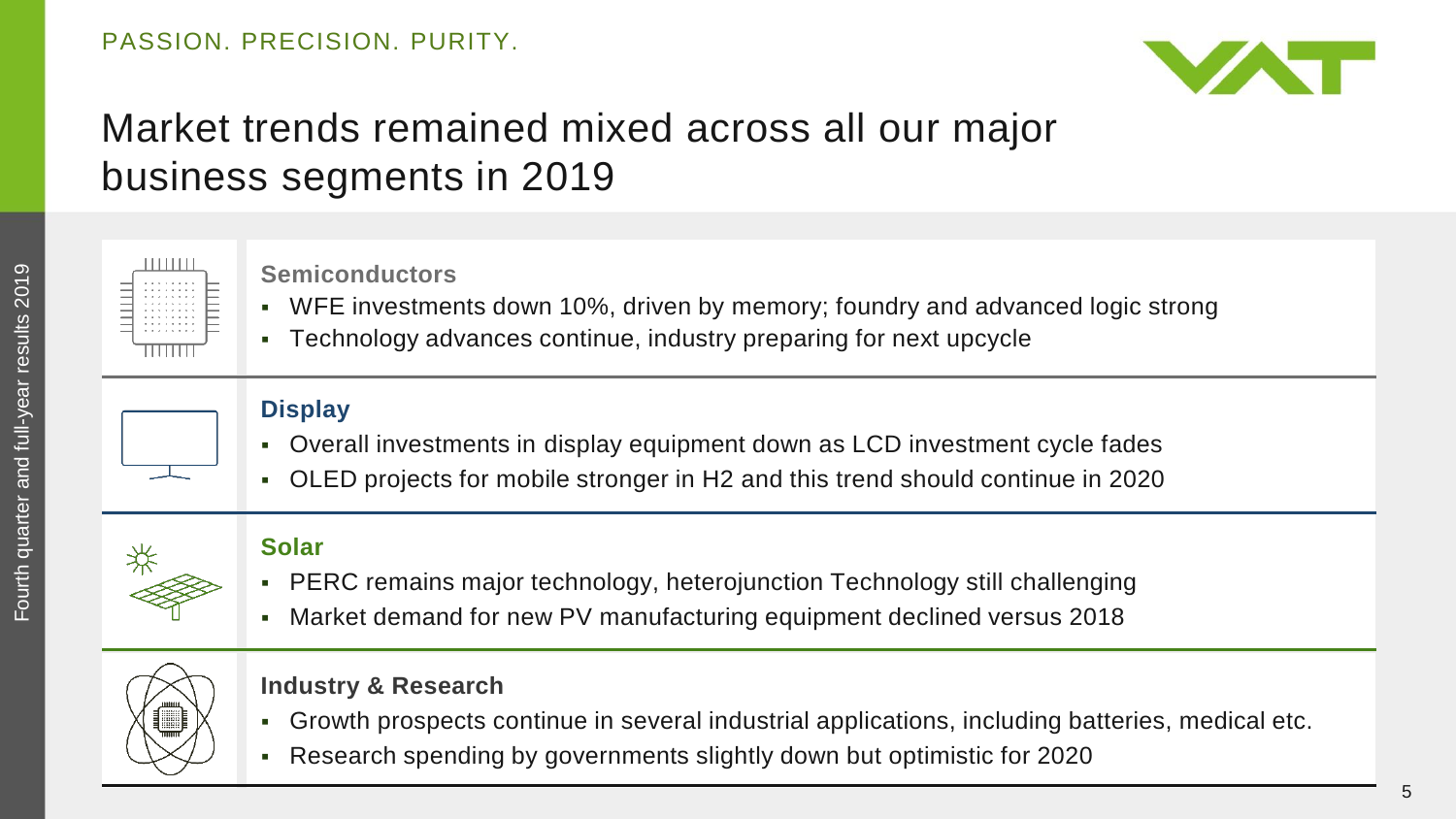

### No 1 market position further strengthened – specification wins remain on high level



Source: VLSI Research February 2020, 2019 full-year date preliminary

<sup>1</sup>All Industries includes semi & related, general vacuum.

<sup>2</sup> Semi & related includes Semiconductors, Displays, Solar, LED Lighting, Hard Disk Drive.

<sup>3</sup> Semi includes Semiconductors, LED and HDD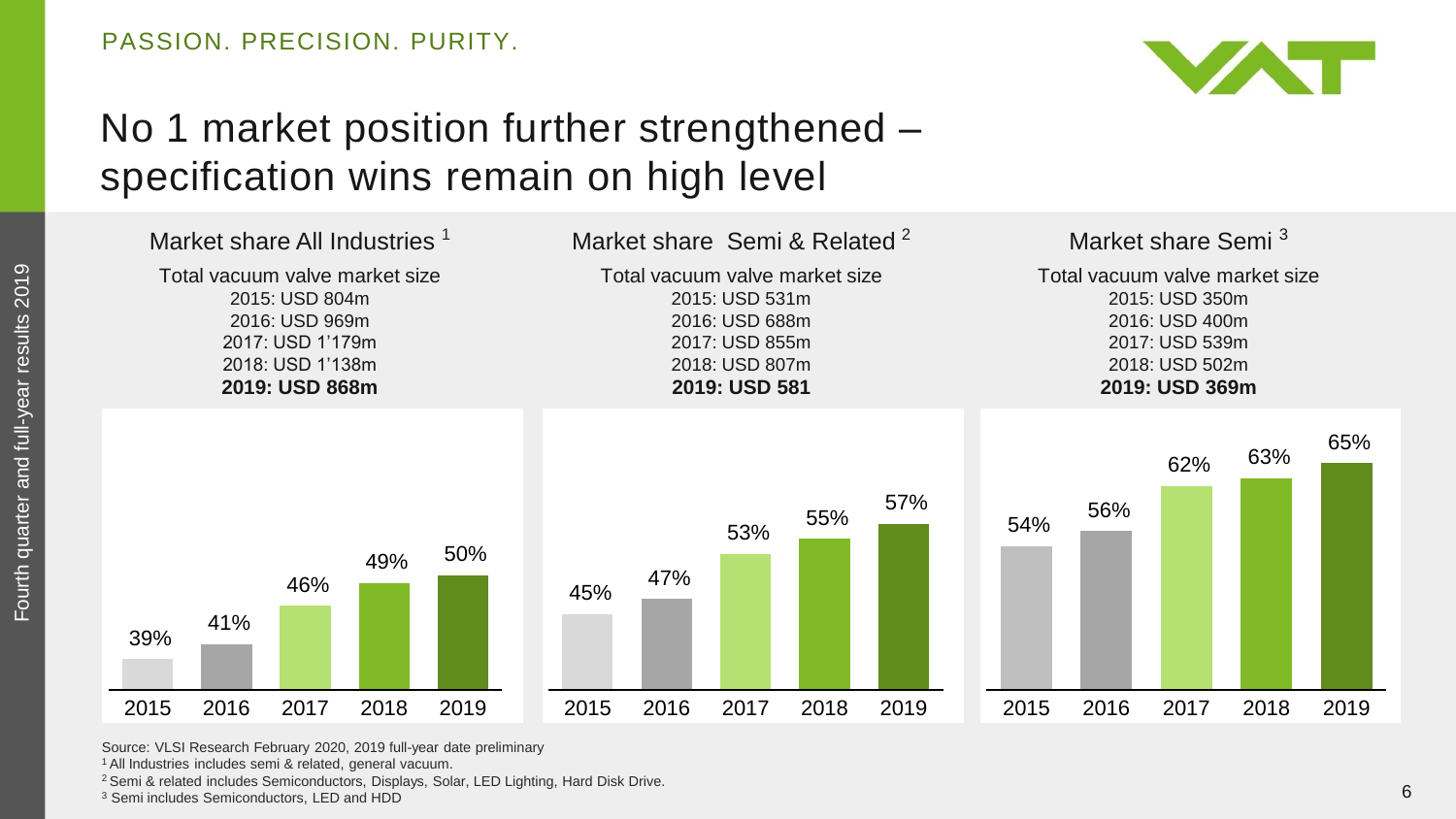## Agenda



| Fourth quarter and full-year results 2019 |   | Hi     |
|-------------------------------------------|---|--------|
|                                           | 2 | F<br>Ċ |
|                                           | 3 | 20     |

| $\overline{\phantom{a}}$ | <b>Highlights</b>                                  | Mike Allison, CEO     |
|--------------------------|----------------------------------------------------|-----------------------|
|                          |                                                    |                       |
|                          | Fourth-quarter and full-year 2019 financial review | Stephan Bergamin, CFO |
|                          |                                                    |                       |
| 3                        | 2020 priorities, conclusion and outlook            | Mike Allison, CEO     |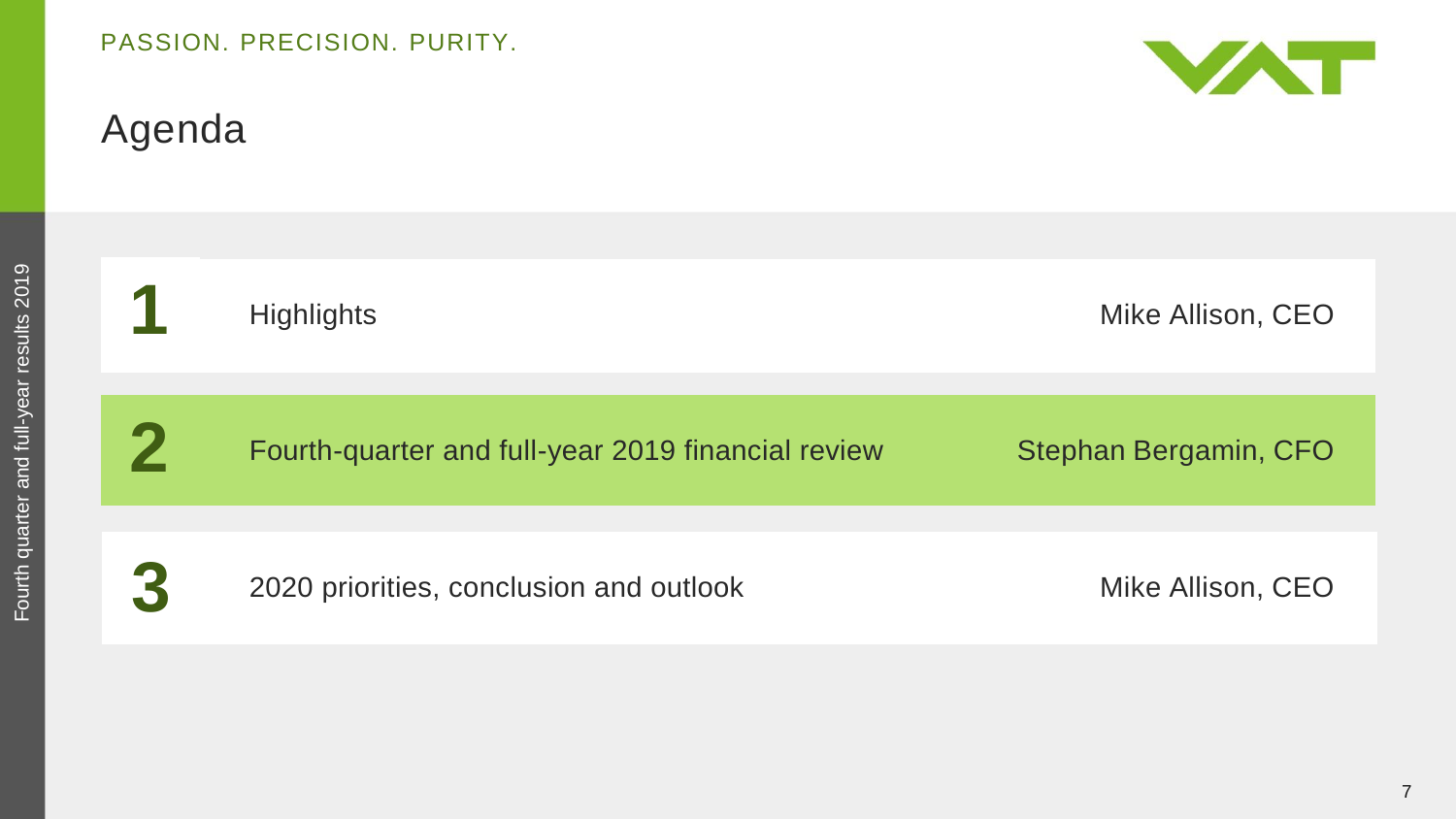

### Full-year 2019 – Group key figures

| Third party net sales<br><b>CHF 570 m</b><br>$-18%$ | <b>EBITDA</b><br><b>CHF 154 m</b><br>$-28%$                                              | <b>EBITDA</b> margin<br>27.0% (-3.8pp)<br><b>EBIT</b> margin<br>18.9% (-6.8pp) |
|-----------------------------------------------------|------------------------------------------------------------------------------------------|--------------------------------------------------------------------------------|
| Free cash flow<br><b>CHF 140 m</b><br>$+13%$        | Free cash flow margin<br>24.5% (+6.8pp)<br>Free cash flow<br>conversion<br>91% (+33.3pp) | Net debt/EBITDA<br>0.9x                                                        |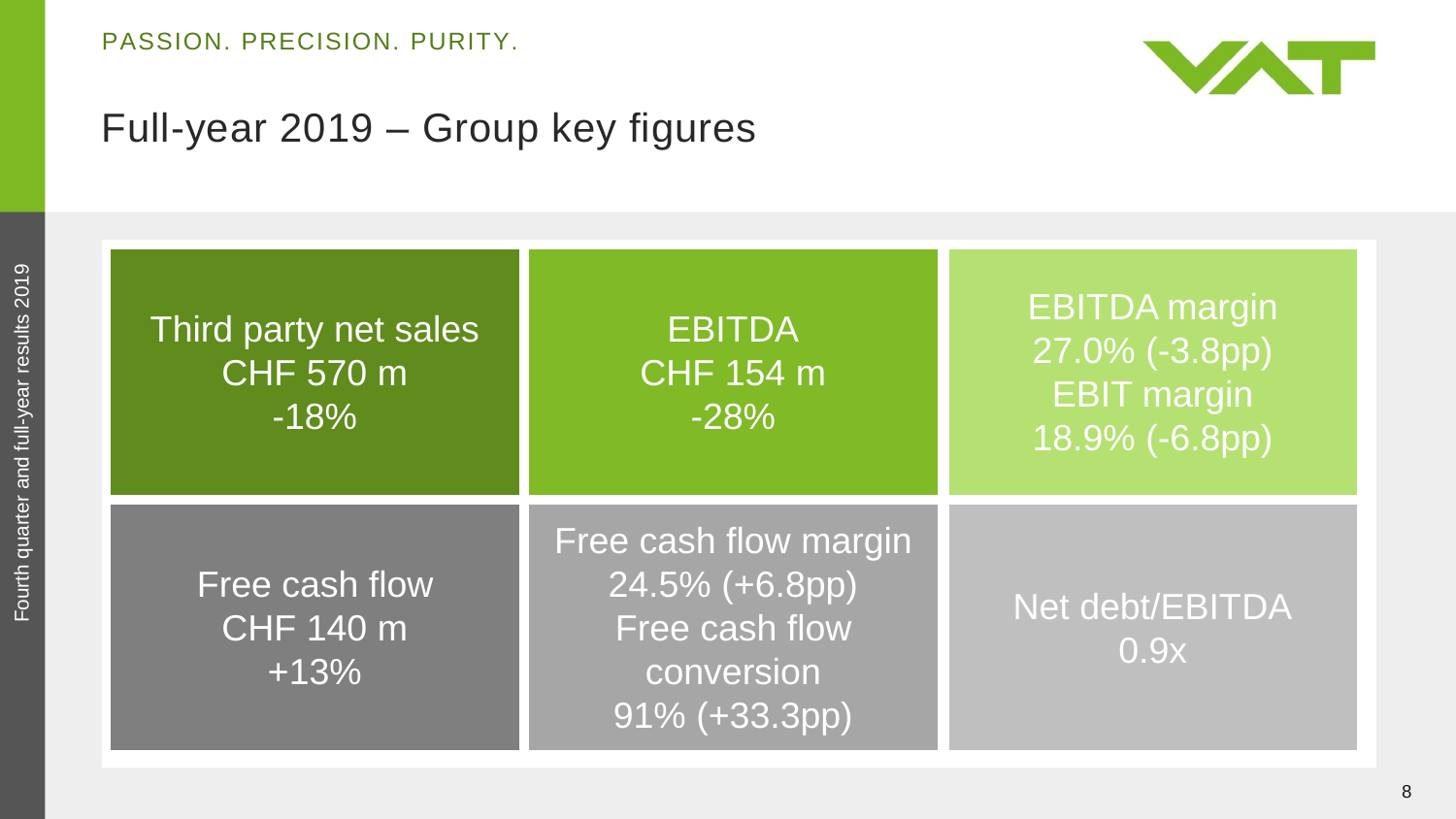

## Q4 19 order intake 31% above Q4 18, confirms business improvement during 2019; full-year orders down as expected



<sup>1</sup>Order backlog as of September 30, 2019 and December 31, 2019; year-end 2019 backlog negatively impacted by cancellation of a sizeable order from China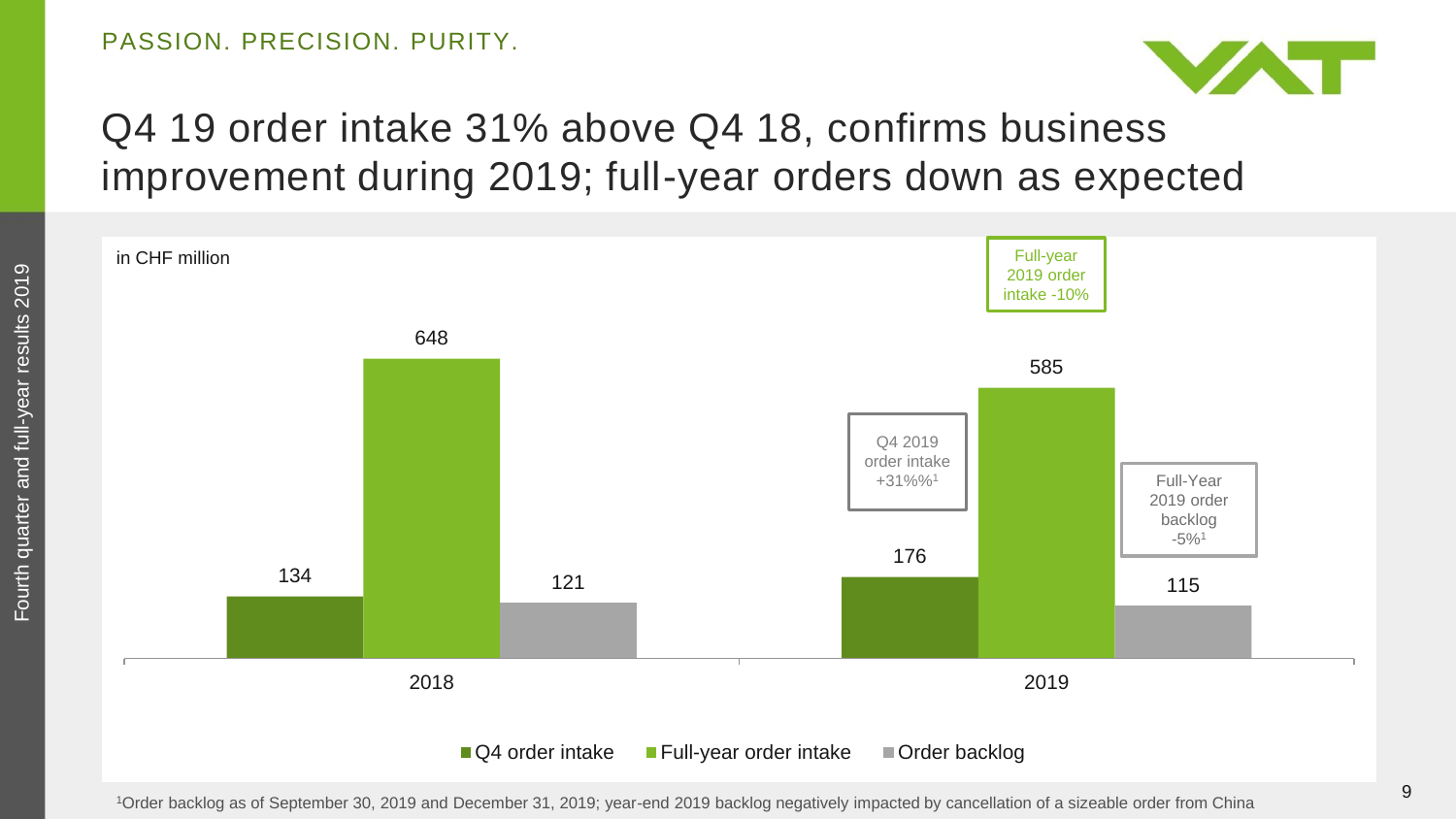

### Product mix partly offsets lower volumes



- Volume declines driven mainly by Semi and Display and to a smaller extent General Vacuum, offsetting improvements in Global Service
- **Product mix improvements confirm innovation capabilities, stable pricing and very limited FX impact**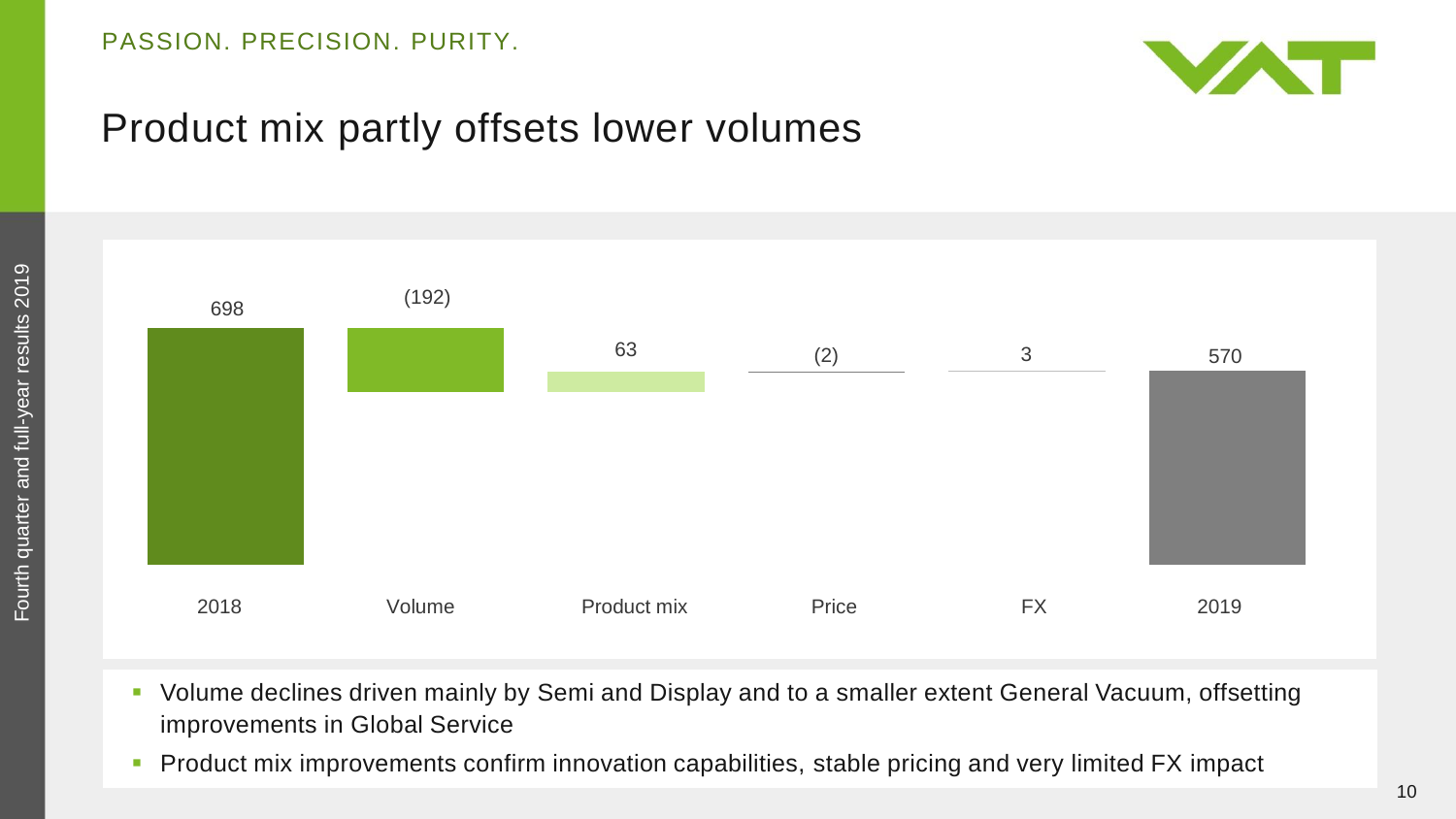

### Gradual recovery following the sharp decline in business activities after two years of record sales in 2016/17



- Order and sales passed down cycle in Q1 2019, consecutive improvements over the rest of 2019
- Q4 2019 book-to-bill ratio at or above 1x for the fourth consecutive quarter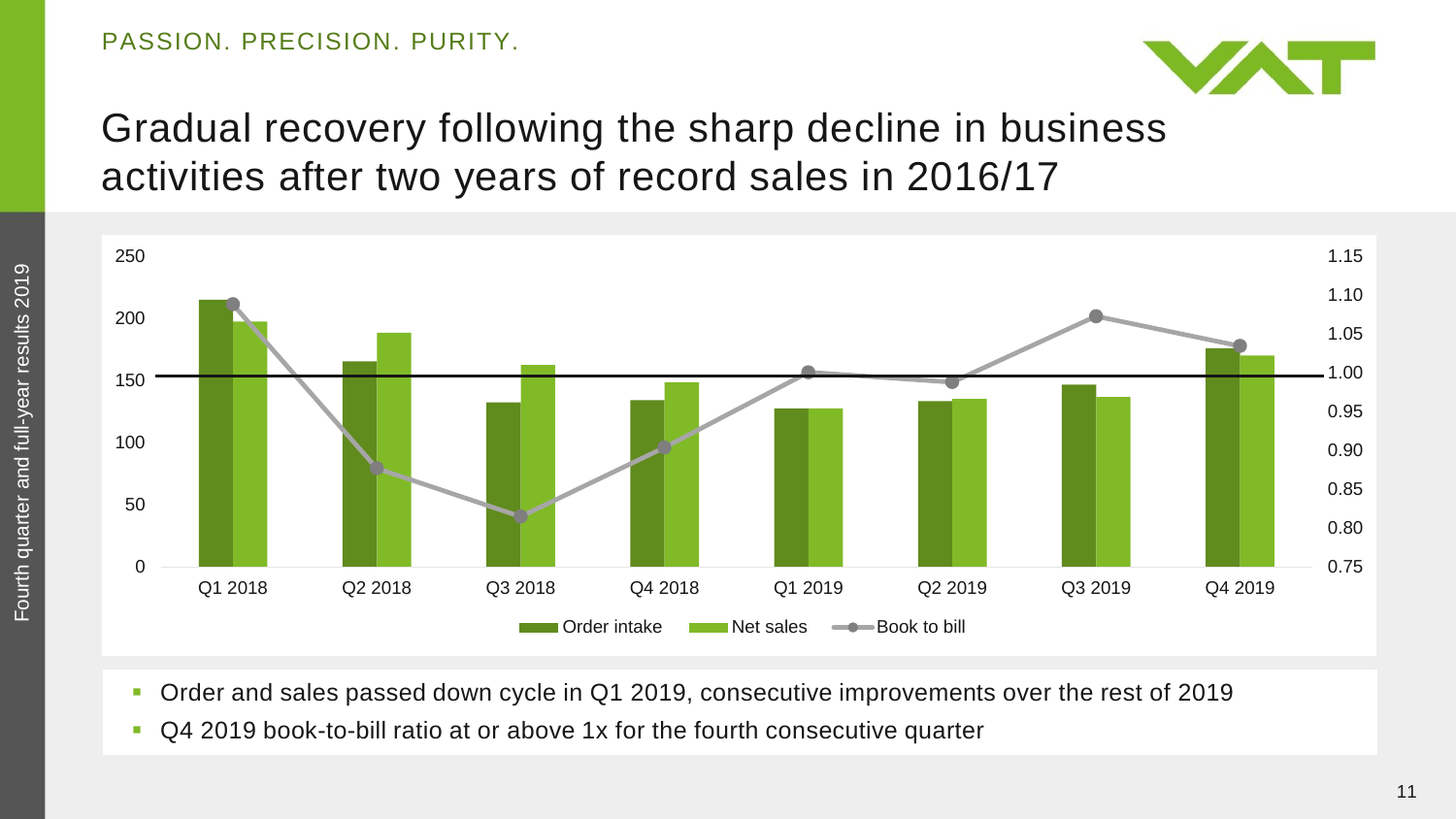

### VAT's business model generates consistently high economic profit on invested capital



- The return on invested capital (ROIC) and the cash return on invested capital (CROIC) are both substantially above the Group's weighted average cost of capital (WACC, 10.4% as used in the 2019 impairment test)
- Sustainable generation of economic profit over the cycle benefits all VAT stakeholders

• CROIC calculated as Free cash flow over invested capital

ROIC calculated as NOPAT over invested capital

Net operating profit less adjusted taxes (NOPAT) is calculated as EBITDA minus depreciation and amortization (excluding amortization of acquired technology and customer relationships) plus finance income (including net foreign exchange gains/losses from financing activity and excluding other finance income) less taxes at the average Group rate of 15.8% (previous year 17.6%).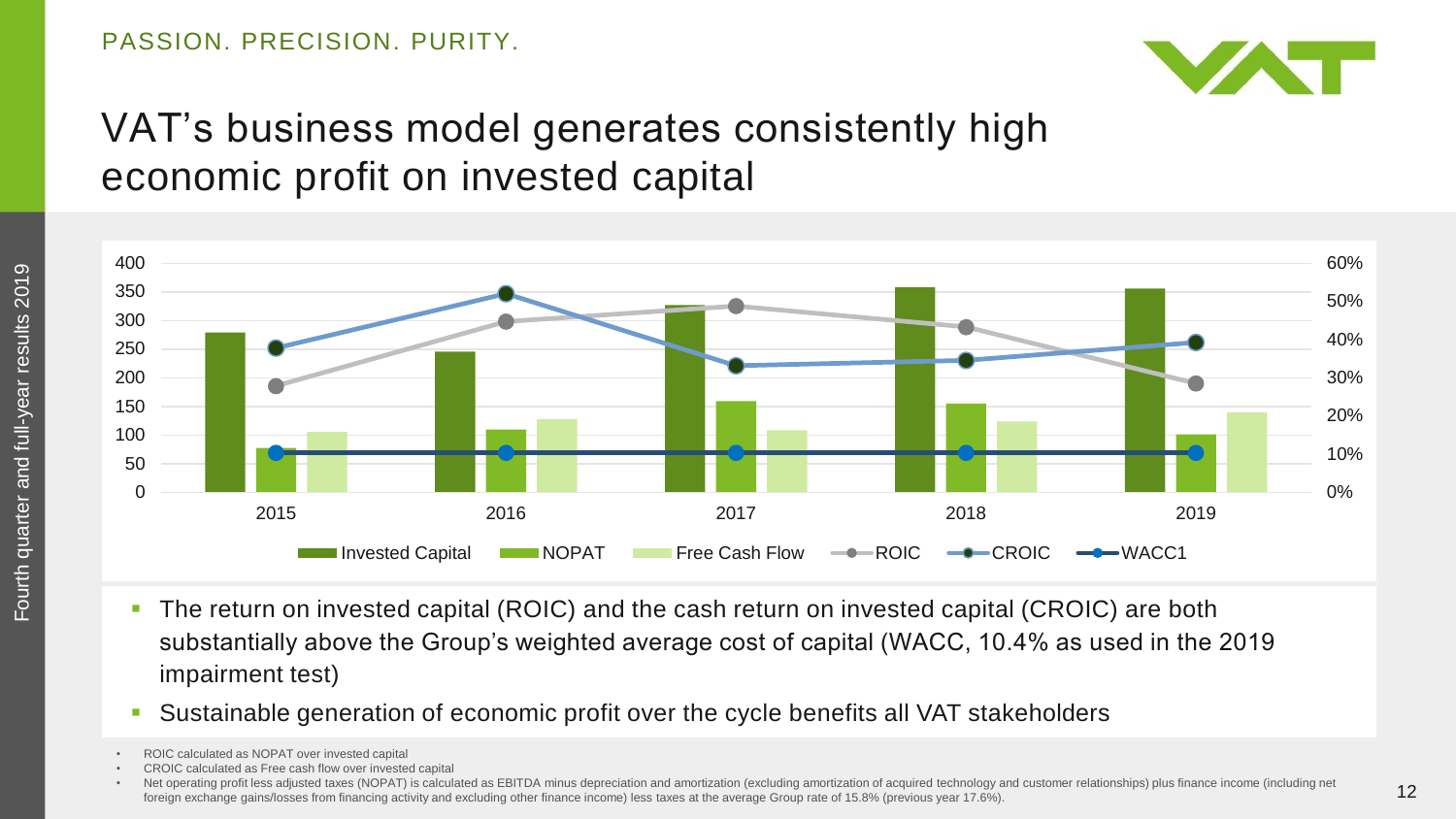

## EBITDA margin above previous trough; demonstrates VAT's flexible operating structure and strong cost management



- Lower topline results reflected in lower-full year EBITDA and EBITDA margin
- EBITDA margin stays well above previous trough levels, due to VAT's flexible operating structure and strong cost management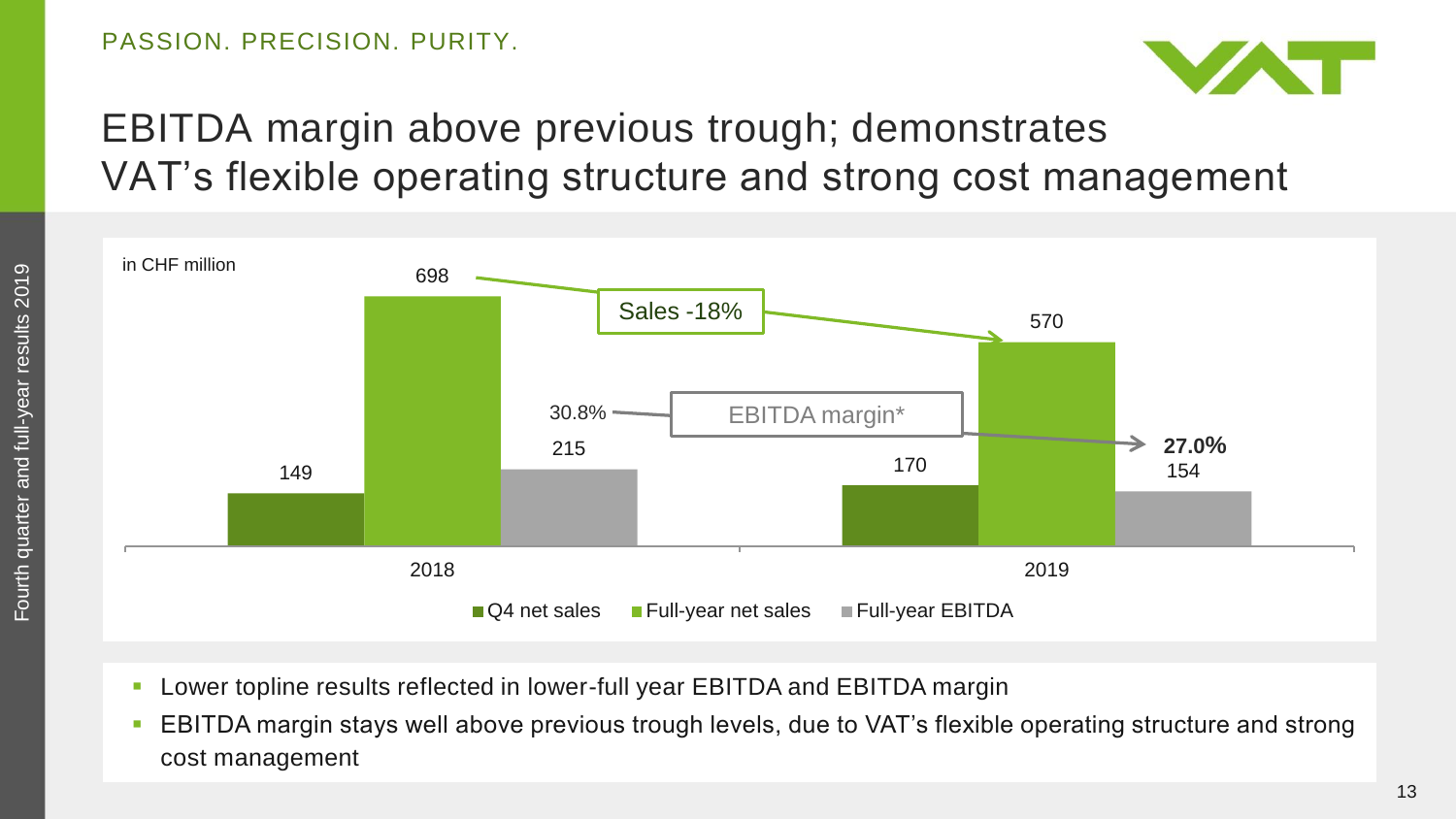

### Cyclical business decline turned corner in H2 2019, EBITDA margin well above previous trough levels



- Down-cycle in Semi and Display that started in the second half of 2018 bottomed out in the first half of 2019 and started to recover in the second half
- The EBITDA margin improved significantly during the second half of 2019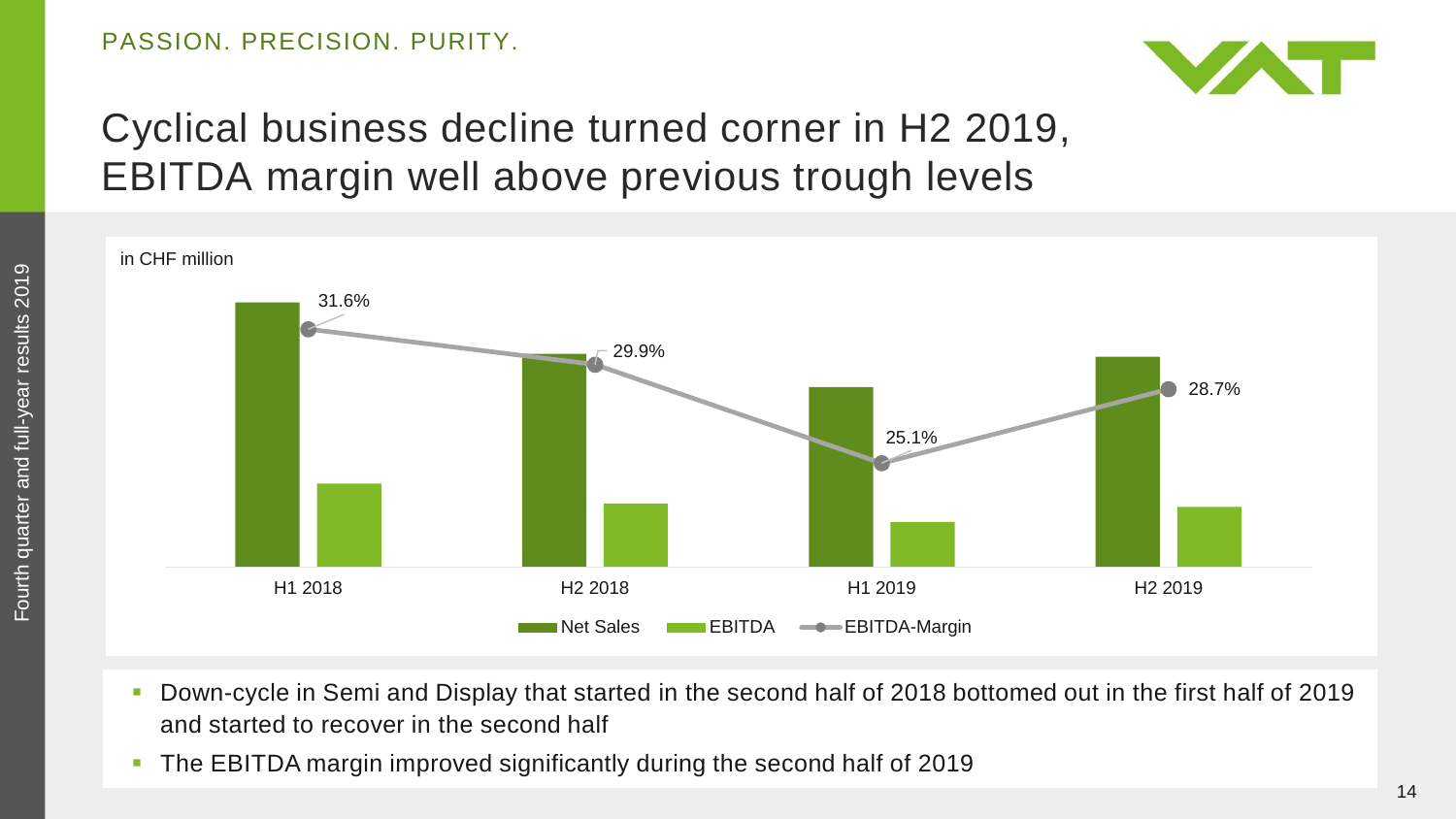

### Full-year 2019 net sales CHF 570 million

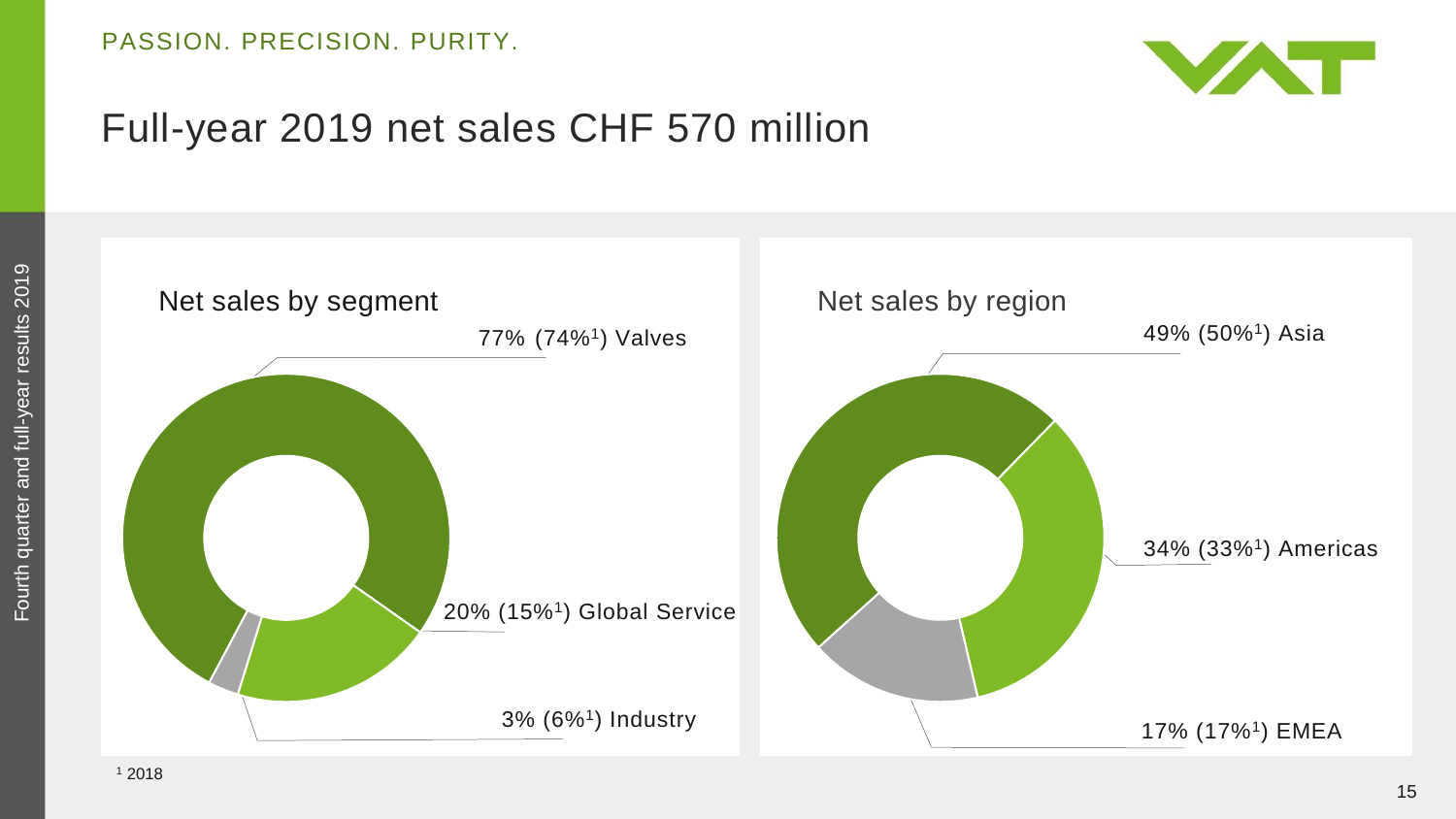

### Valves: 77% of net sales

| in CHF million   | Q4 2019 | Q4 2018<br>adjusted | Change   | <b>Semico</b>  |
|------------------|---------|---------------------|----------|----------------|
| Order intake     | 146.6   | 99.8                | 46.9%    | Sales          |
| <b>Net Sales</b> | 139.9   | 116.2               | 20.4%    | bega<br>Reco   |
| in CHF million   | 2019    | 2018<br>adjusted    | Change   | <b>Display</b> |
| Order intake     | 463.0   | 510.8               | $-9.3%$  | Softe          |
| Net sales        | 440.9   | 569.3               | $-22.6%$ | year           |
| Segment EBITDA   | 136.3   | 195.5               | $-30.3%$ | First<br>phon  |
| EBITDA margin    | 27.7%   | 31.9%               |          | Full-y         |
|                  |         |                     |          | Genera         |
|                  |         |                     |          | Varie          |
|                  |         |                     |          | cond           |
|                  |         |                     |          | 2019           |



#### **Semiconductors & Modules**

- Sales reduction bottomed out in H1 2019, recovery began in H2
- **Record number of specification wins**

#### **Display & Solar**

- **Softer performance after record results in previous** year
- **First new applications entering market (foldable** phones, premium OLED TVs)
- **Full-year book-to-bill remains above 1 times**

#### **General Vacuum**

**Variety of industrial markets showed challenging** conditions but started to recover towards the end of

Starting January 1, 2019, VAT moved its third-party bellows business from the Industry segment into the Valves segment. The move reflects VAT's ambition to drive growth in the bellows business by better aligning it with it markets and the needs of customers in the semiconductor and general vacuum sectors. The prior-period figures have been adjusted accordingly, which includes the following realignments from the segment Industry to the segmen Valves: Net sales CHF 18.2 million, segment net assets CHF 46.0 million of which net trade working capital CHF 9.3 million. In addition, the Inter-segment sales of the segment Industry were reduced by CHF 14.1 million. In 2019, the segment Valves achieved net sales of CHF 15.7 million with the bellows business.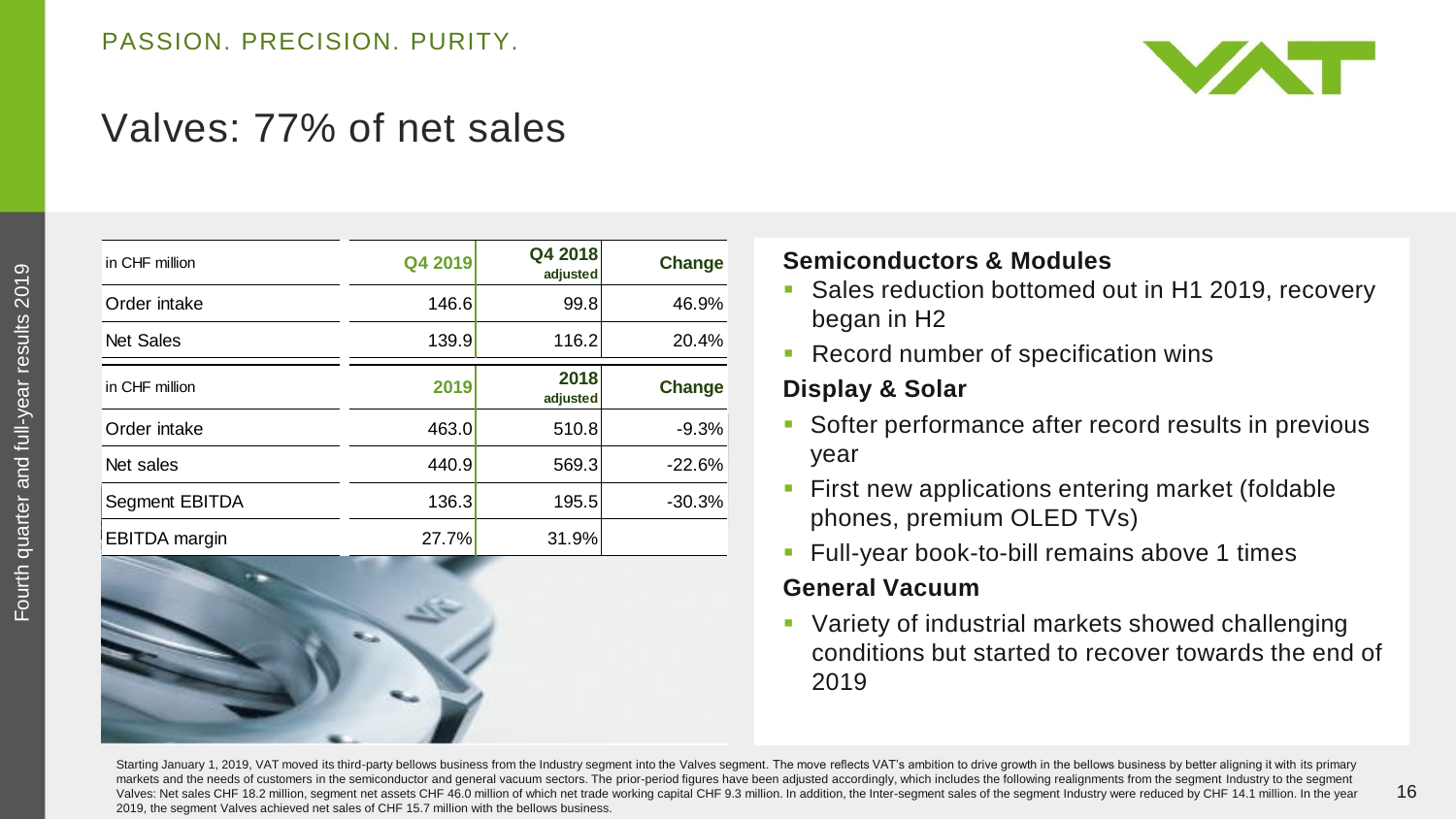

### Global Service: 20% of net sales

| in CHF million       | Q4 2019 | Q4 2018 | Change   |
|----------------------|---------|---------|----------|
| Order intake         | 25.3    | 28.7    | $-11.9%$ |
| Net Sales            | 26.9    | 27.6    | $-2.4%$  |
| in CHF million       | 2019    | 2018    | Change   |
| Order intake         | 106.4   | 108.4   | $-1.8%$  |
| Net sales            | 111.8   | 105.8   | 5.7%     |
| Segment EBITDA       | 46.3    | 49.6    | $-6.7%$  |
| <b>EBITDA</b> margin | 41.5%   | 46.9%   |          |



#### **Successful portfolio expansion**

- **Record year for Global Service segment, sales growth** driven by retrofits and spare parts
- **Portfolio expansion and upgrade of retrofit portfolio** allow customers to improve performance of existing tools
- **New targeted service packages for specialized** applications designed to provide safer and cleaner management of subfab systems resulting in less maintenance for the end users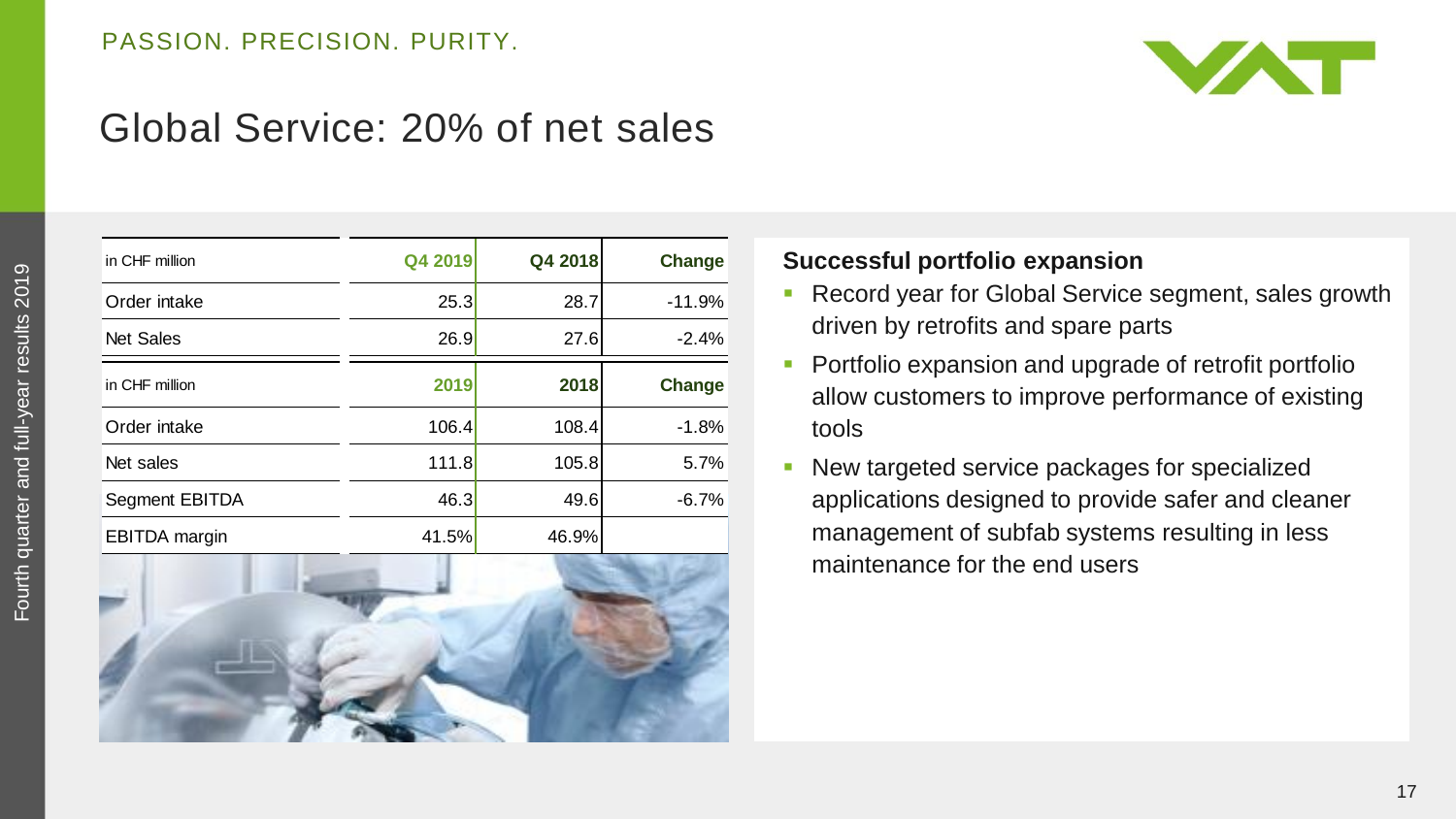

### Industry: 3% of net sales

| in CHF million       | Q4 2019 | Q4 2018<br>adjusted | Change   |
|----------------------|---------|---------------------|----------|
| Order intake         | 4.2     | 6.0                 | $-30.0%$ |
| <b>Net Sales</b>     | 3.6     | 5.0                 | $-28.0%$ |
| in CHF million       | 2019    | 2018<br>adjusted    | Change   |
| Order intake         | 15.5    | 28.9                | $-46.2%$ |
| Net sales            | 17.8    | 23.1                | $-23.1%$ |
| Segment EBITDA       | 2.8     | 4.3                 | $-34.4%$ |
| <b>EBITDA</b> margin | 10.6%   | 14.0%               |          |



#### **Business model adjustments continue**

- New scope of Industry segment since January 1, 2019
- **Bellows business moved to Valves segment**
- Damper for high-efficiency automotive fuel injection systems are by far the largest part of the segment
- Weak performance mainly due to the temporary reduction in demand for these dampers, reflecting the introduction of new emission regulations in several markets

Starting January 1, 2019, VAT moved its third-party bellows business from the Industry segment into the Valves segment. The move reflects VAT's ambition to drive growth in the bellows business by better aligning it with it markets and the needs of customers in the semiconductor and general vacuum sectors. The prior-period figures have been adjusted accordingly, which includes the following realignments from the segment Industry to the segmen Valves: Net sales CHF 18.2 million, segment net assets CHF 46.0 million of which net trade working capital CHF 9.3 million. In addition, the Inter-segment sales of the segment Industry were reduced by CHF 14.1 million. In 2019, the segment Valves achieved net sales of CHF 15.7 million with the bellows business.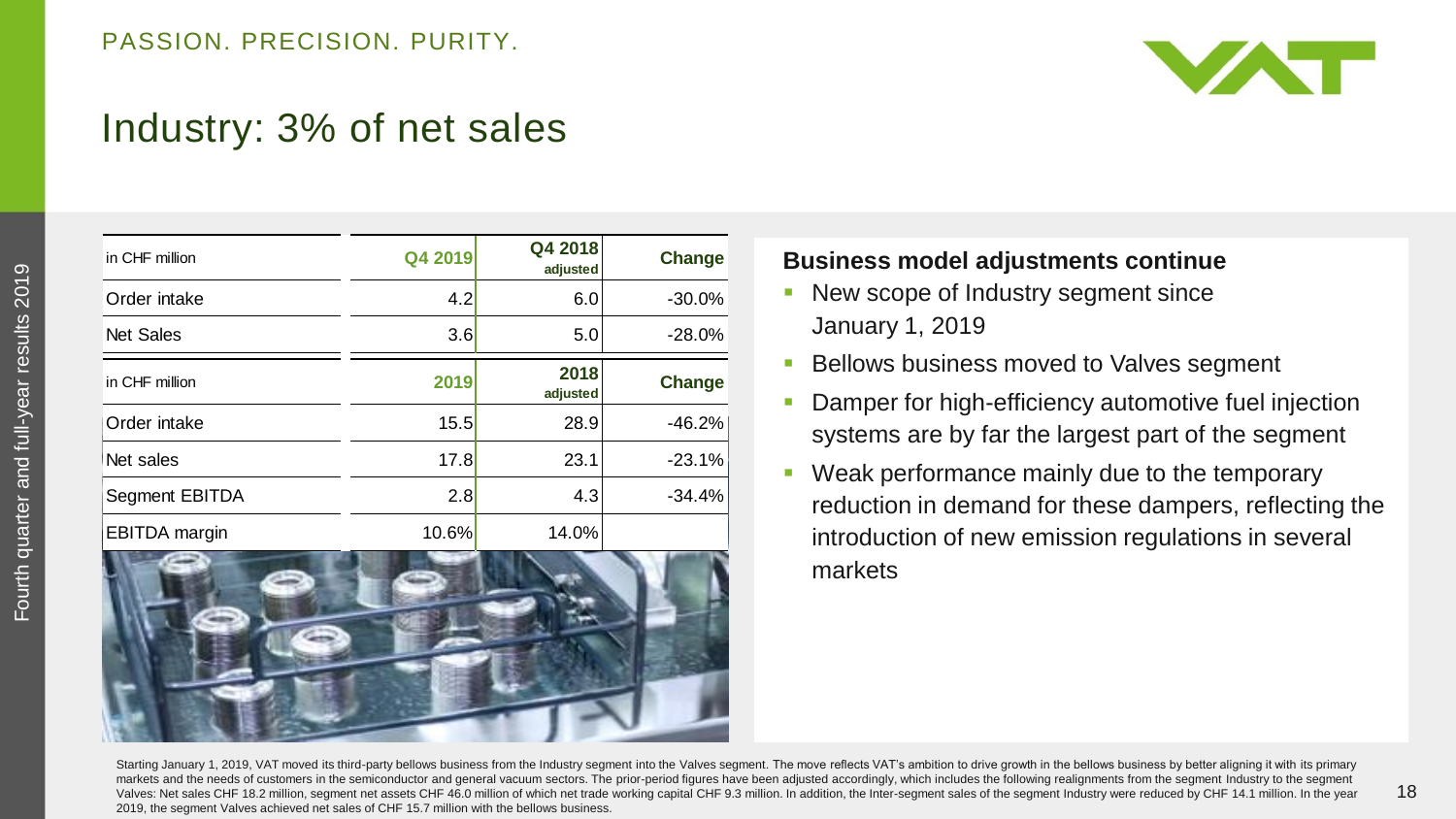

### Lower EBITDA, higher depreciation and timing of tax recognition feed through to net income

| in CHF million            | 2019     | 2018     | <b>Change</b> |
|---------------------------|----------|----------|---------------|
| <b>EBIT</b>               | 107.7    | 179.7    | $-40.0%$      |
| Finance net               | $-8.7$   | $-13.2$  | $-33.8%$      |
| <b>EBT</b>                | 99.0     | 166.5    | $-40.5%$      |
| Income tax expenses       | $-24.2$  | $-30.8$  |               |
| <b>Effective Tax Rate</b> | $-24.4%$ | $-18.5%$ |               |
| Net income                | 74.8     | 135.7    | $-44.9%$      |

- Lower EBITDA and higher depreciation levels (+35%) negatively affect EBIT
- New Swiss tax regulation led to timing difference between tax recognition and tax credits; expected normalization during second half of 2019 only materialized partially but expected to continue in 2020 towards normalized 18 – 20%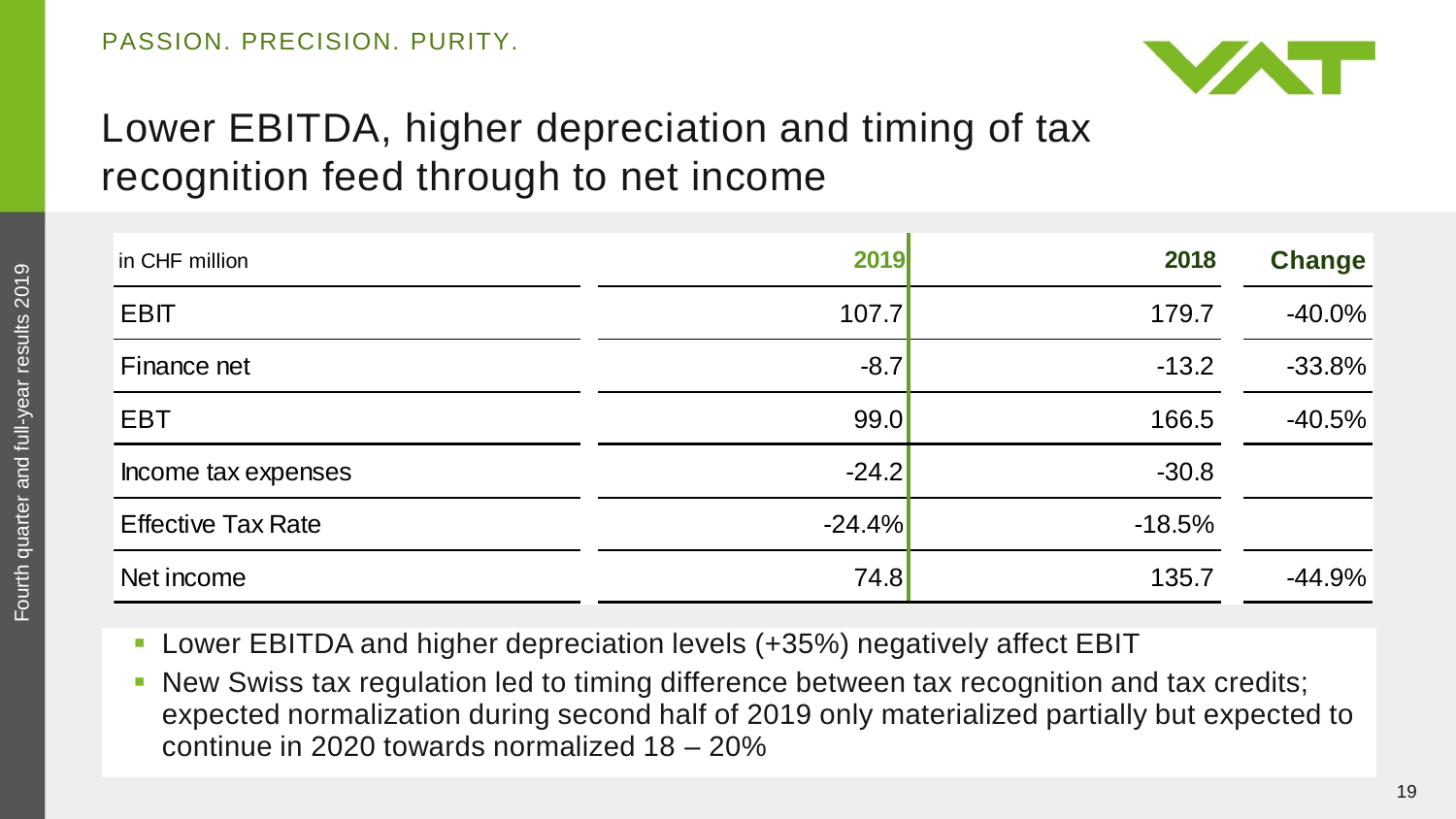

### Record free cash flow and strong cash conversion





- Record free cash flow driven by trade working capital reduction by CHF 23 million to 21% of net sales (medium-term target of 20%)
- Very low capex level after finalization of factory expansion in Malaysia in 2018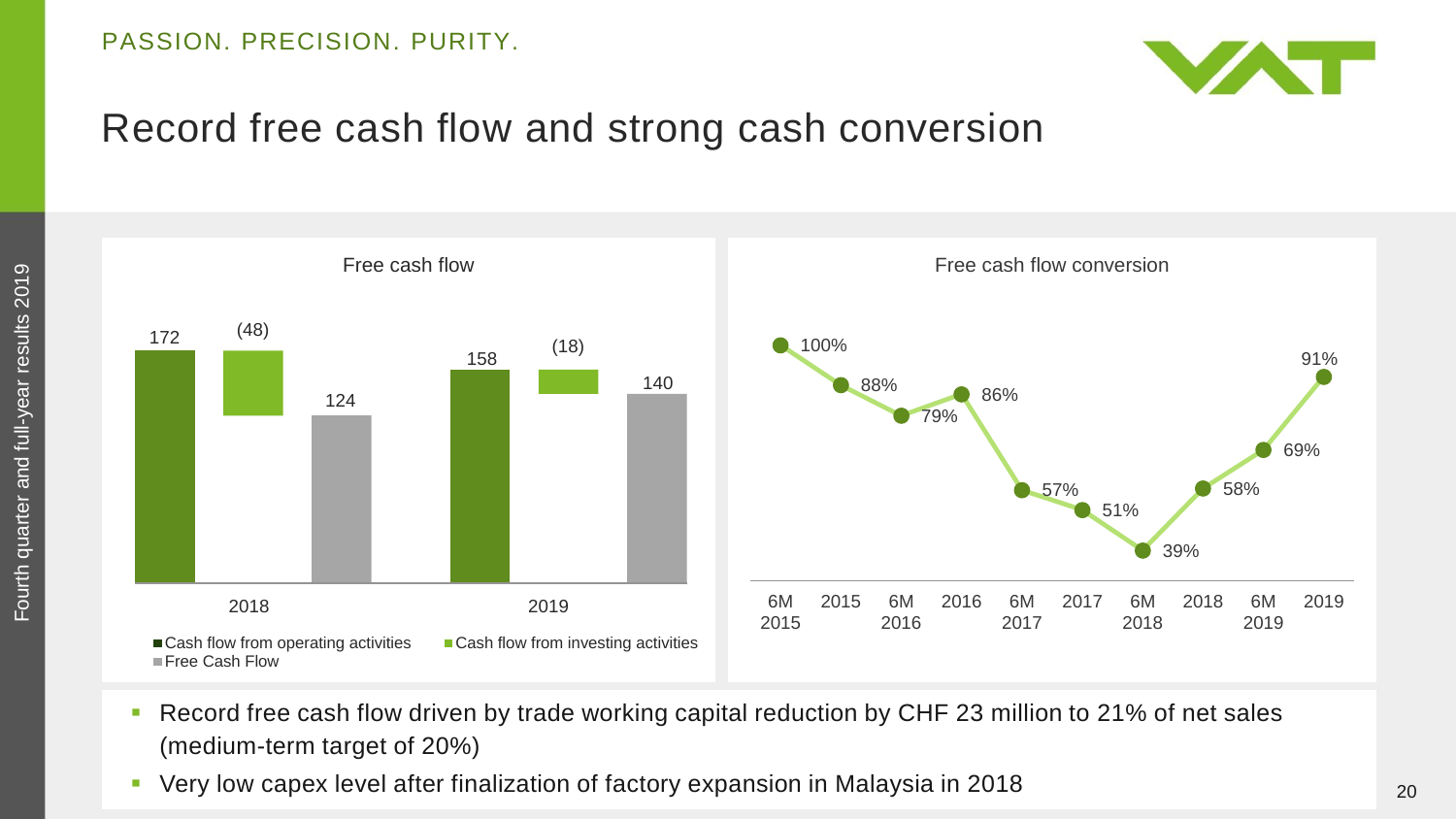

### Slightly reduced year-end net debt; leverage in line with target

227 254 (79) (110) 148 144 Gross debt  $\Box$  Cash and cash equivalents  $\Box$  Net debt 2018 2019 0.0

Net debt development

- **Higher year-end gross debt compensated by higher** cash balance
- Gross debt 2019 comprises CHF 200 million bond and partial use of CHF 300 million RCF



- **Par-end leverage below 1x as expected but slightly** above 2018
- **EXECT** Leverage impacted by lower EBITDA, offsetting the lower net debt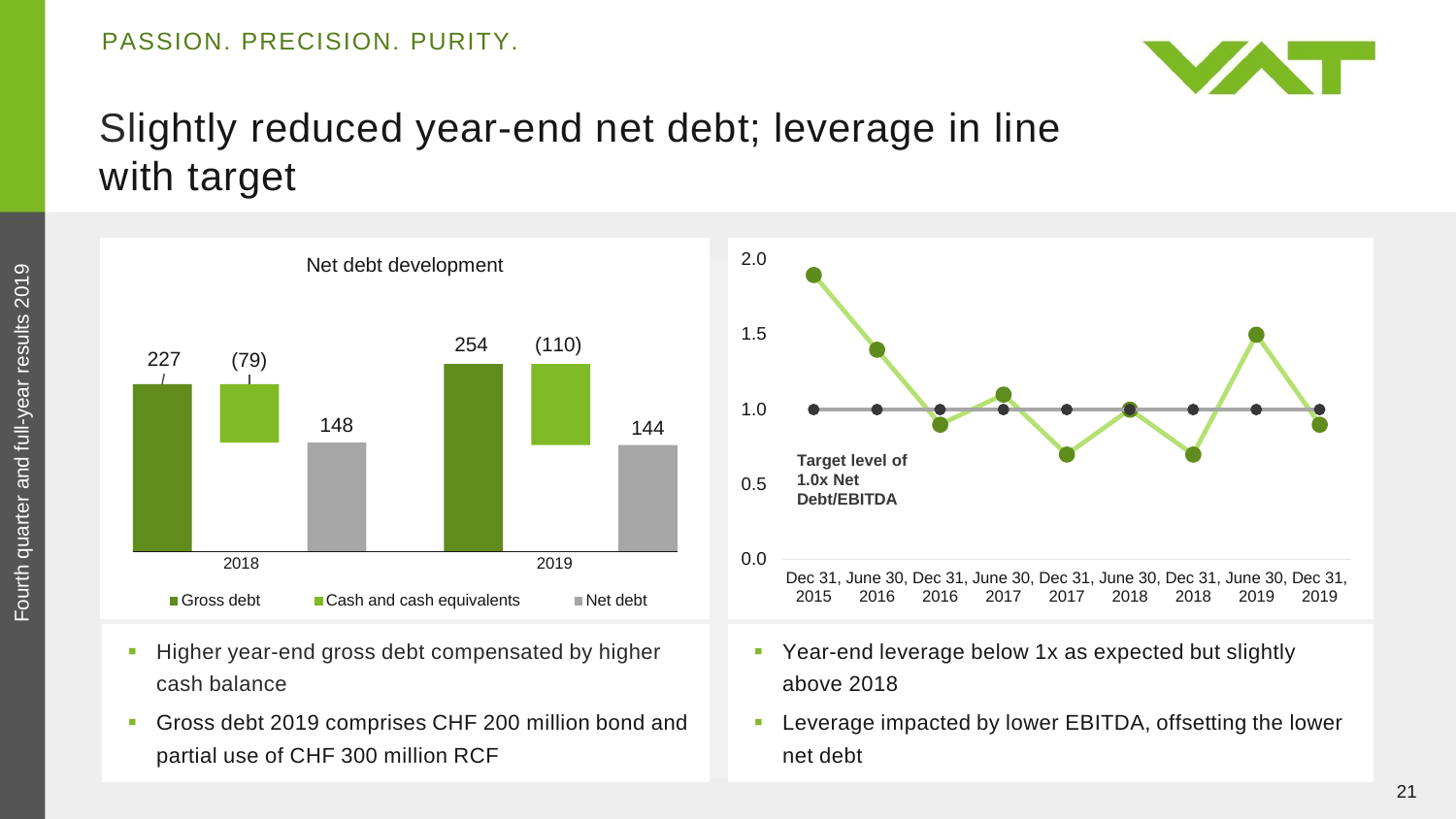

### Summary of financial results 2019 and priorities for 2020

### **Achievements 2019**

- Overall lower results compared to 2018, market recovery began in H2 as expected
- Full-year EBITDA margin of 27% substantially above previous down-cycle levels shows success of cost focus and operational improvement measures
- Strong free cash flow generation resulting from lower capex and reduction of trade working capital closer to target level of 20% of sales
- Negative impact of Swiss tax reform expected to be temporary, mid term tax rate guidance of 18 – 20% still valid

### **Finance priorities for 2020**

- Continued focus on cost and productivity improvements; keep trade working capital in line with expected ramp in production (medium-term target of 20% of net sales remains in place)
- Disciplined approach to capex, expected around CHF 30 million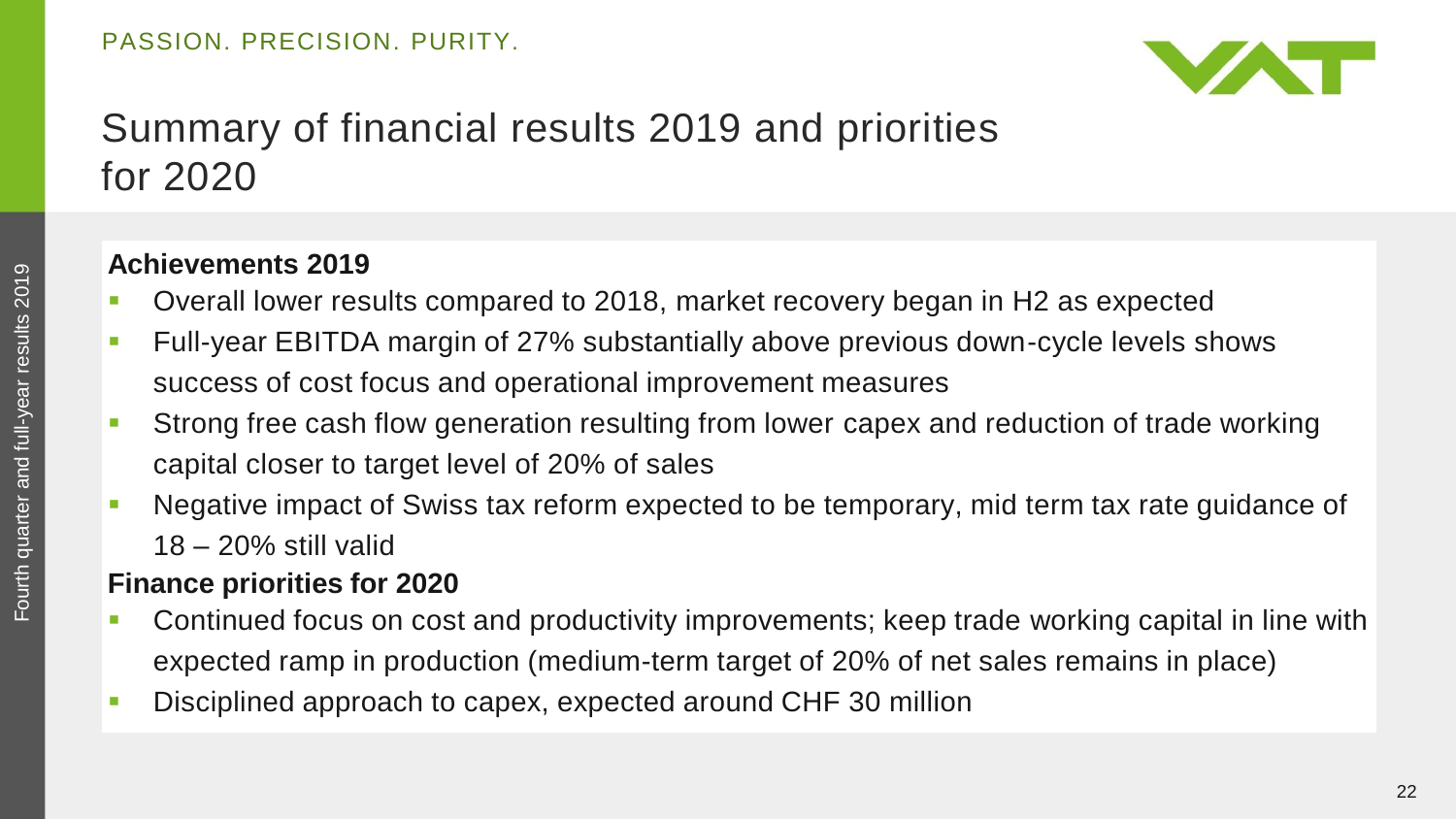### Agenda



|                                           |   | Highligh |
|-------------------------------------------|---|----------|
| Fourth quarter and full-year results 2019 | 2 | Fourth-c |
|                                           |   |          |
|                                           | 3 | 2020 pri |

**1** Highlights Mike Allison, CEO

**2** Fourth-quarter and full-year 2019 financial review Stephan Bergamin, CFO

**3** 2020 priorities, conclusion and outlook Mike Allison, CEO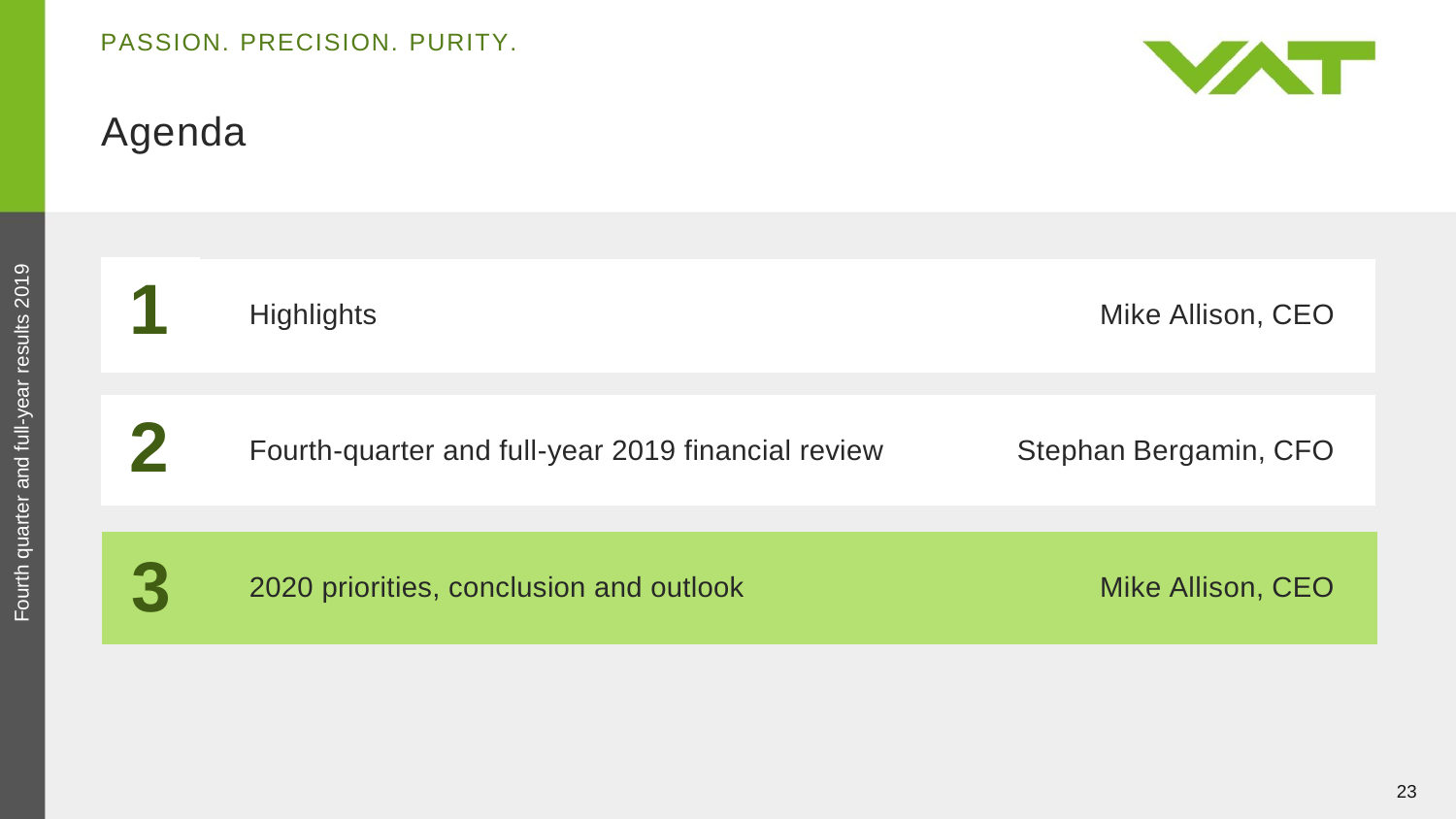

### Our three medium-term growth dimensions remain in place



#### **1st dimension: End market growth**

- Medium-term digitalization growth trends such as IoT, AI, AR, etc. remain in place
- Hyperscale applications, cloud storage driving memory recovery in 2020
- 5G build-up gaining steam, paving the way for new applications



#### **2 nd dimension: Equipment growth**

- Equipment investments expected to resume as memory supply and demand balance stabilizes during 2020
- Technology advances now progressing in all segments (> 100 level NAND, 5nm logic)



**3rd dimension: Vacuum valve and vacuum component growth**

- Record number of new platforms and applications being developed
- EUV lithography firmly established in small nodes, ecosystem requires more vacuum
- "Zero" particle environments drive opportunities for VAT motion components and modules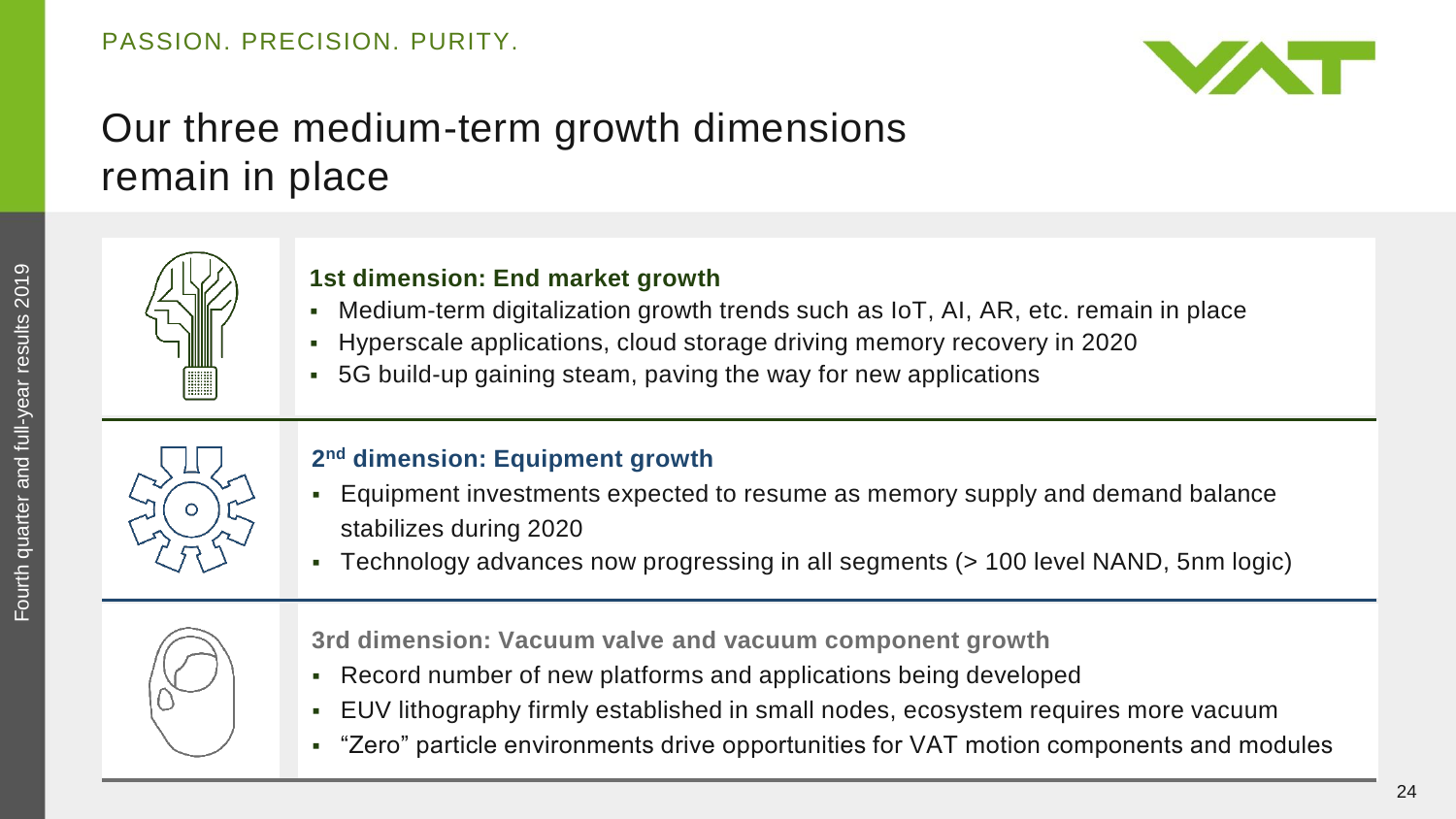

### External market factors remain uncertain, bottom of semiconductor down-cycle reached with single-digit growth expected in 2020

| <b>Market</b>                            | 2019   | 2020   | <b>Semiconductor</b>                                                                                    |
|------------------------------------------|--------|--------|---------------------------------------------------------------------------------------------------------|
| Semiconductor IC <sup>1</sup>            | $-13%$ | $+9%$  | Equipment order visibility improving but<br>$\mathcal{C}$<br>uncertainty regarding coronavirus impact   |
| Semiconductor Capex <sup>1</sup>         | $-3%$  | $+1\%$ | Recovery in 1H20 driven by Advanced<br>$\mathcal{L}_{\mathcal{A}}$<br>Logic/Foundry with a broad Memory |
| Semiconductor WFE <sup>1</sup>           | $-9%$  | $+5%$  | pickup expected in 2H20                                                                                 |
| Semiconductor Vacuum WFE <sup>1</sup>    | $-12%$ | $+4%$  | 2020 forecasts range from 5% to 10%<br>T.<br><b>Display</b>                                             |
| Display Equipment <sup>2</sup>           | $-27%$ | $+8%$  | Equipment market showing growth<br>versus 2019                                                          |
| Solar Cells Capex <sup>3</sup>           | $+1%$  | $+1\%$ | Mobile and Flexible driving investments<br>T.                                                           |
| Solar Fabrication Equipment <sup>1</sup> | $-37%$ | $+2\%$ | <b>Solar</b><br>Crystalline Silicon still >80% of Capex<br>D                                            |

<sup>1</sup> VLSI research February 2020; <sup>2</sup> DSCC February 2020; <sup>3</sup> PV-Tech Solar Media February 2020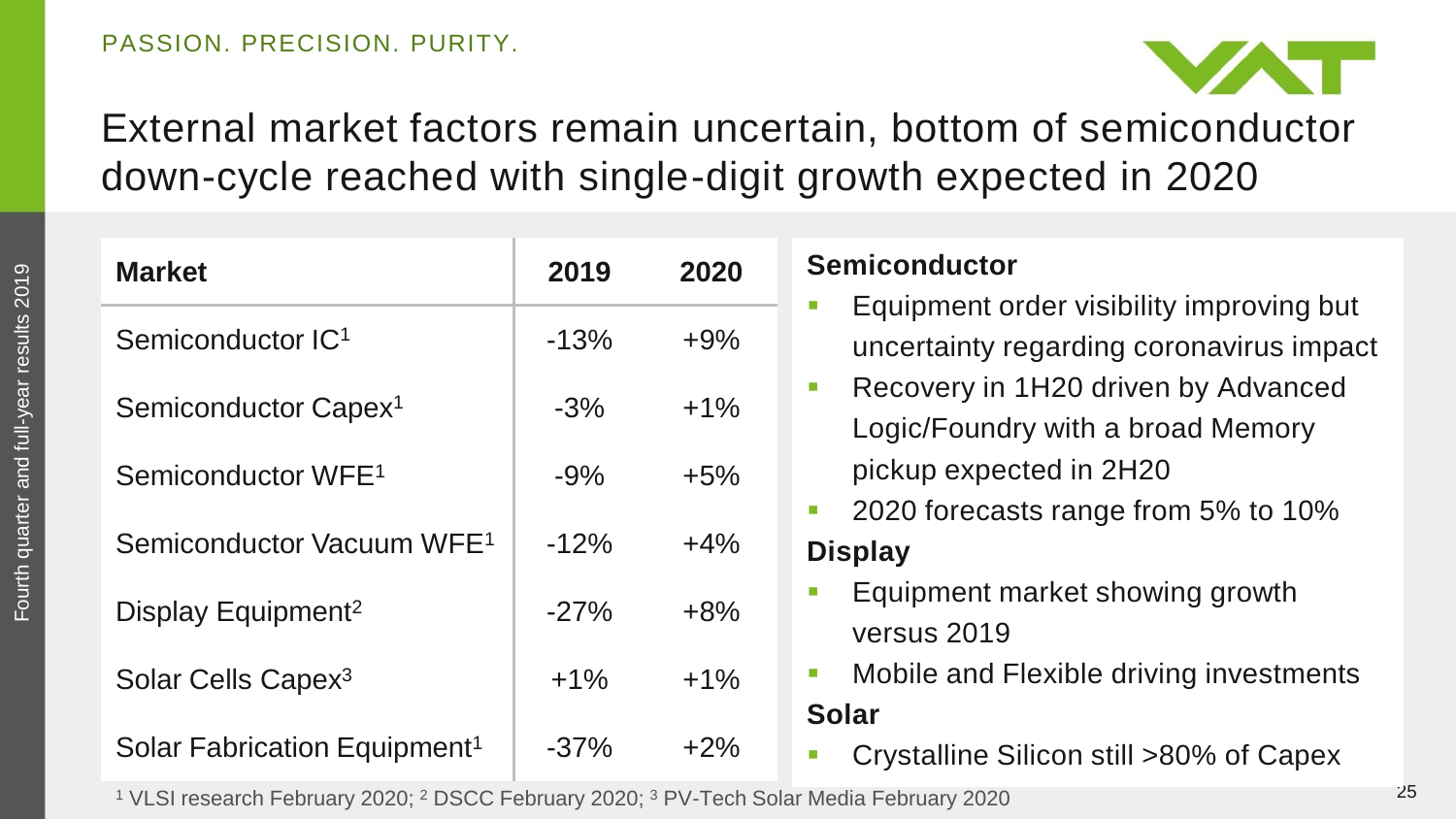

### Investments in innovation is key to future growth and market share gains – the spec win cycle



- VAT's strong investment in R&D during the down cycle (6% sales in R&D) continues to translate into specification wins and market share gains
- Added 4% headcount in R&D, focus on new product adjacencies such as modules, motion components and new SMART components
- IP protection key to securing our competitive advantage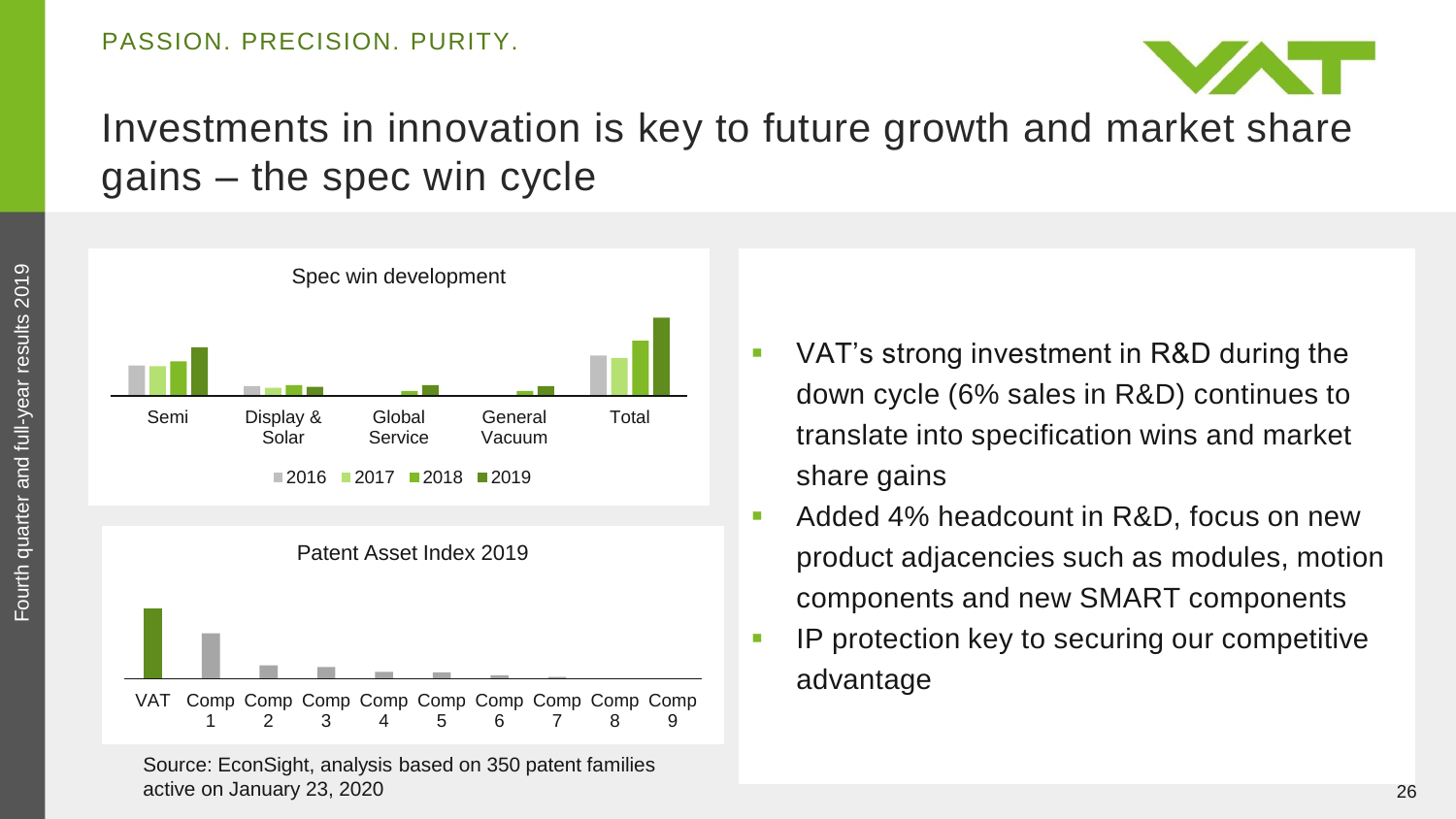

### Conclusion

**Market** trends and VAT focus

- **IMPROVING MARKER CONDITIONS SEEN IN H2 of 2019 are expected to continue in** 2020
- Strong restocking of inventories at our customers in Q4 will result in lower sales in Q1 2020 but we should see positive momentum into future quarters
- VAT's medium-term growth drivers such as the Internet of Things, cloud computing and storage, artificial intelligence and many other global digitalization trends are expected to fuel further demand for semiconductors and advanced displays and remain firmly in place
- **Coronavirus adds some short-term uncertainty, but we do not expect a** significant impact on 2020 full-year developments
- VAT continues to focus on innovation and internal efficiency improvements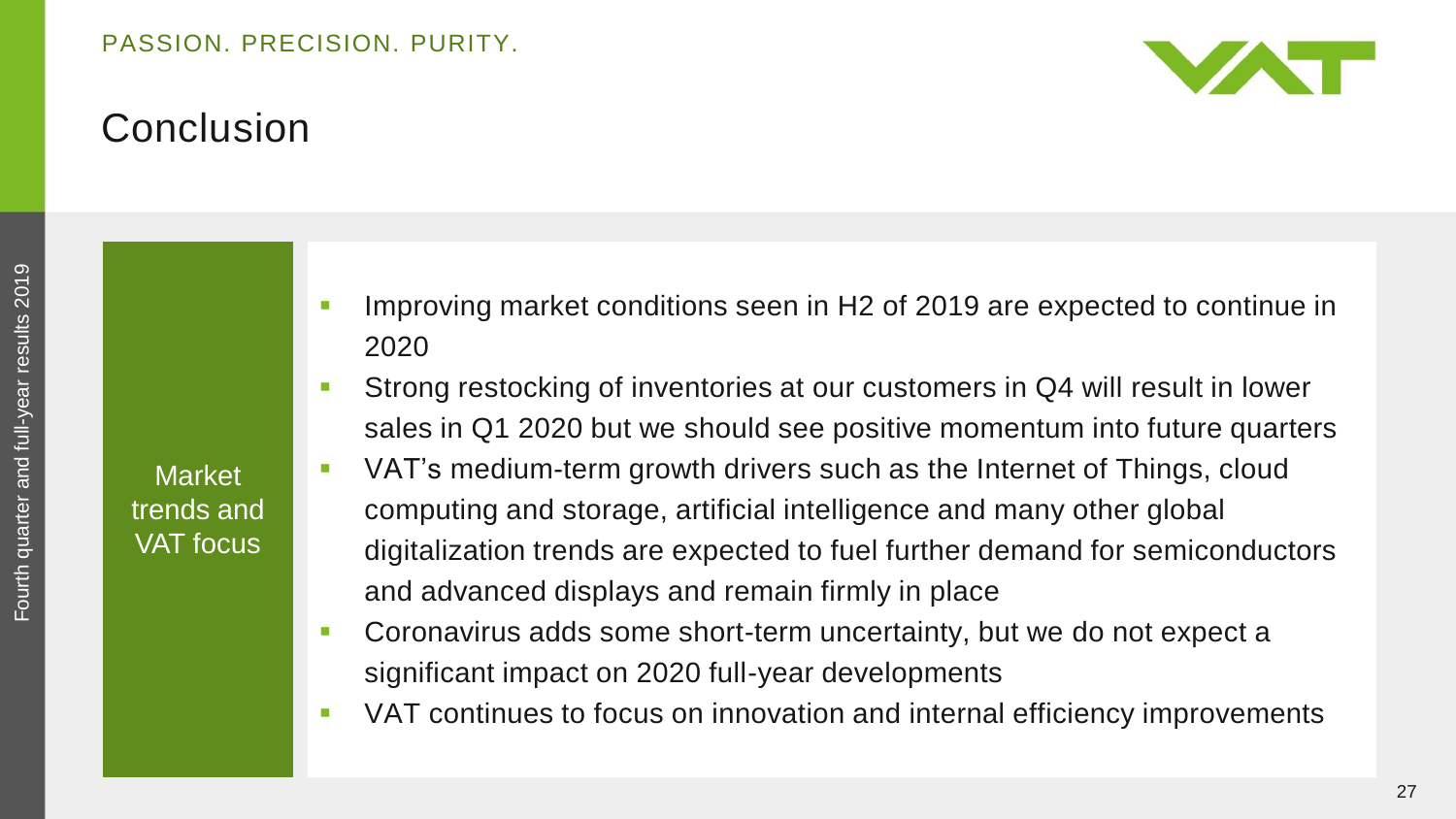

### Qualitative outlook for full-year 2020; top line guidance for Q1 2020

| <b>Full-year</b><br>2020 | Return to growth driven mainly by semiconductor-related activities; impact of<br>T.<br>coronavirus remains unclear<br>Group net sales <sup>1</sup> , EBITDA, EBITDA margin and net income expected to<br>$\mathcal{C}$<br>grow vs 2019<br>Mid-term EBITDA margin target of 33% confirmed and now expected to be<br><b>I</b><br>reached at lower sales levels than originally anticipated<br>Capex around to CHF 30 million; free cash flow depends on working capital<br>T.<br>needed for growth |
|--------------------------|--------------------------------------------------------------------------------------------------------------------------------------------------------------------------------------------------------------------------------------------------------------------------------------------------------------------------------------------------------------------------------------------------------------------------------------------------------------------------------------------------|
| Q1 2020<br>guidance      | VAT expects net sales of CHF 140-150 million, depending in part on the<br>$\overline{\phantom{a}}$<br>impact of the coronavirus outbreak                                                                                                                                                                                                                                                                                                                                                         |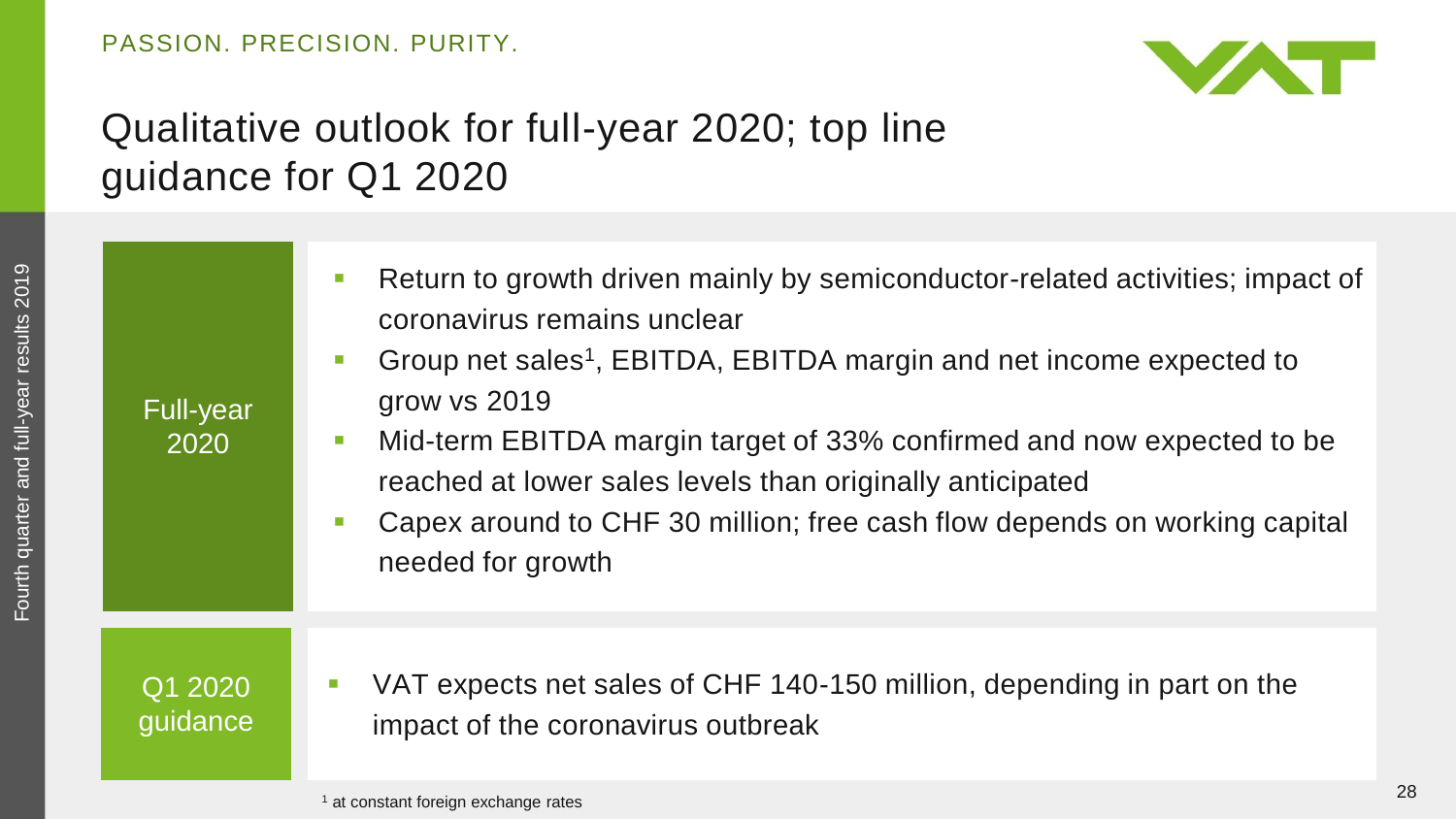### PASSION.PRECISION.PURITY .

### Q&A Session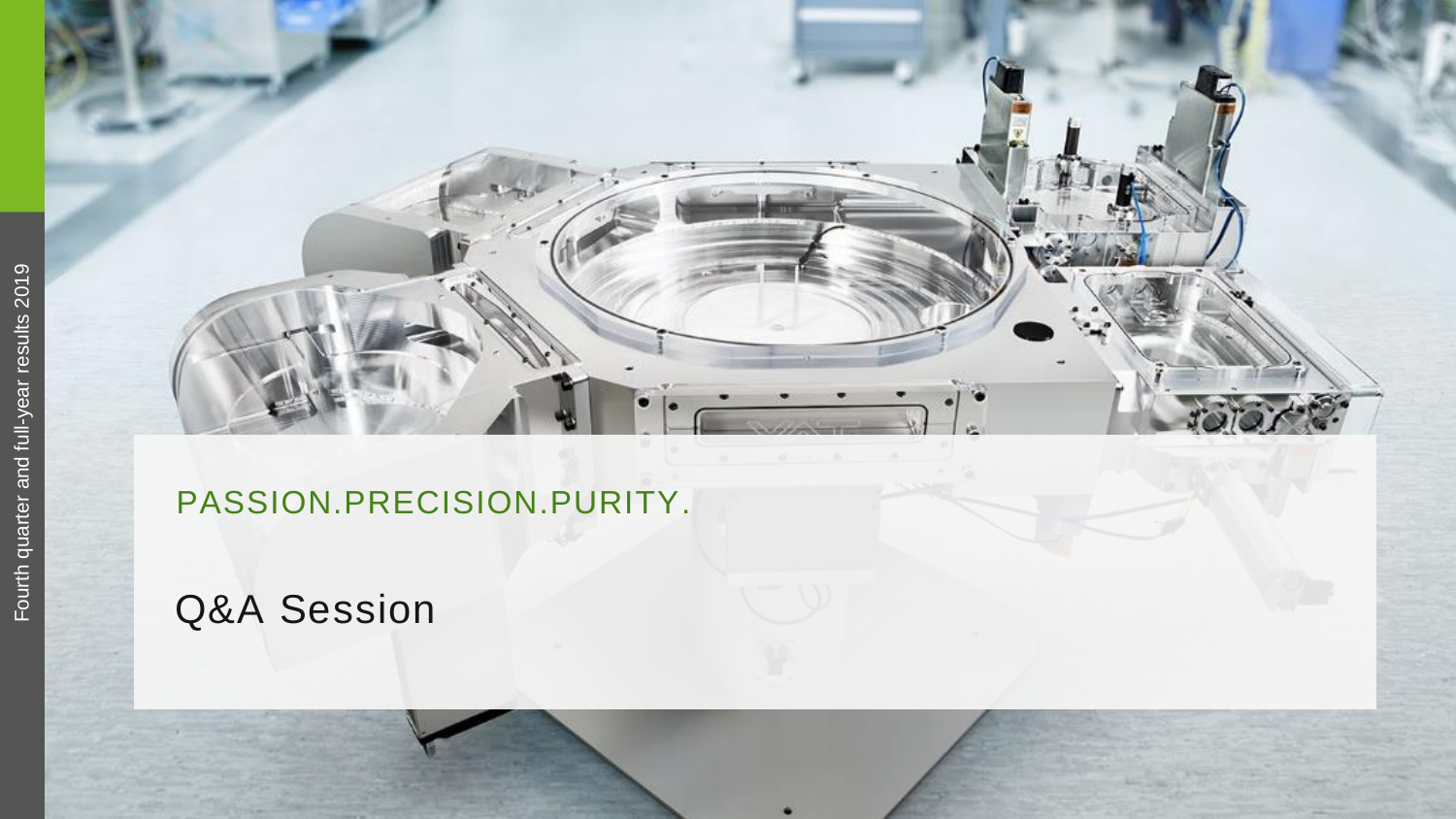### Information



#### **Investor**

#### **information Contact information**

Listing: SIX Swiss Exchange Contract Michel Gerber Currency: CHF CHF Head of Communications & Ticker symbol VACN VACN Investor Relations ISIN CH 031 186490 1 Phone: +41 81 772 42 55 E-mail: [m.gerber@vat.ch](mailto:m.gerber@vat.ch)

#### **Financial calendar**

Thursday, August 6, 2020

Thursday, April 16, 2020 **CONFIDENTIAL CONTROLLY A CONTROLLY CONTROLLY CONTROLLY CONTROLLY CONTROLLY CONTROLLY CONTROLLY CONTROLLY CONTROLLY CONTROLLY CONTROLLY CONTROLLY CONTROLLY CONTROLLY CONTROLLY CONTROLLY CONTROLLY C** Tuesday, April 28, 2020 VAT Capital Markets Day Thursday, May 14, 2020 **Annual General Meeting 2020** Half-year results 2020 Friday, October 16, 2020 **COVERS** COVER 16, 2020 trading update